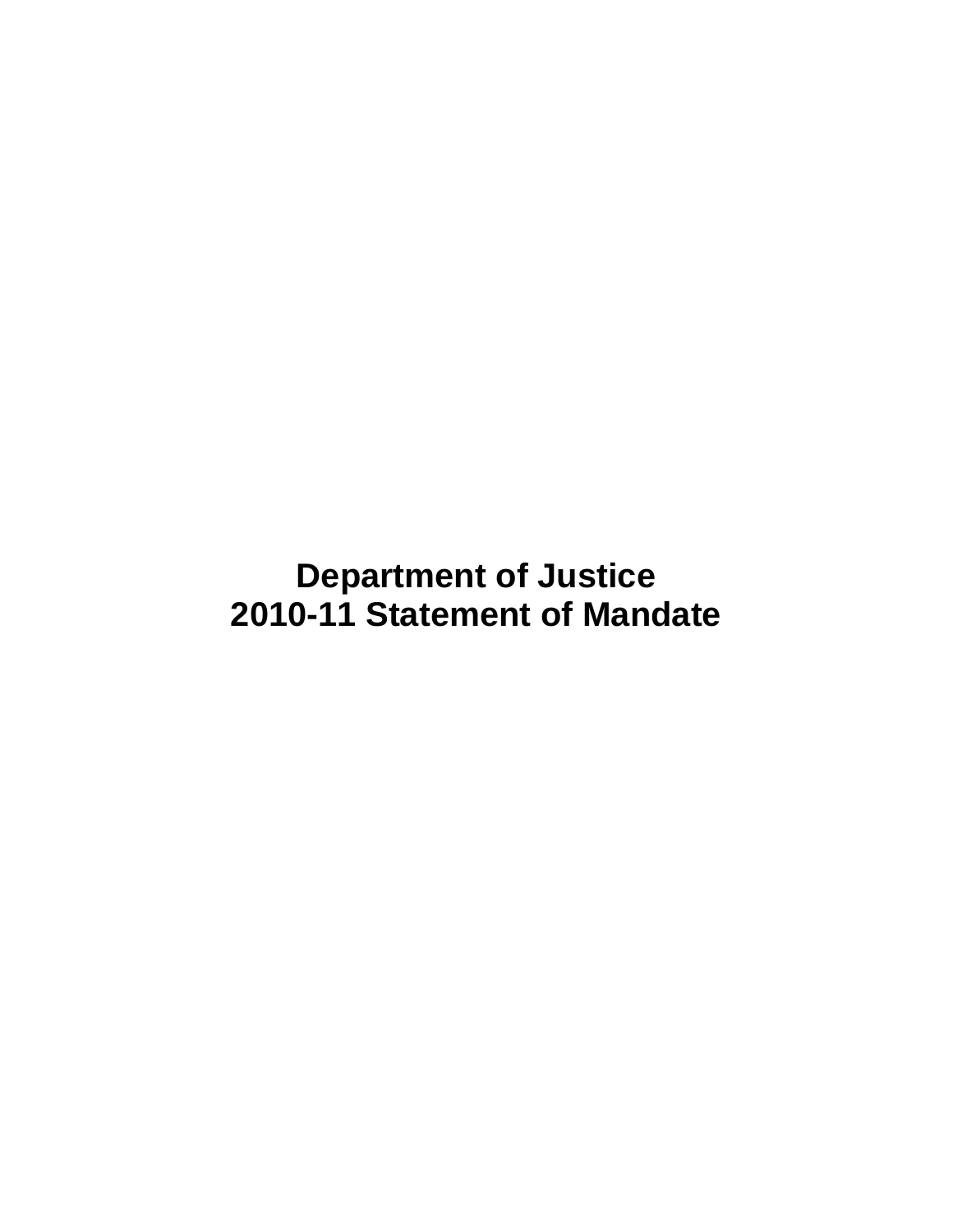# Table of Contents

| 1. | Message from the Minister and Deputy Minister | 3  |
|----|-----------------------------------------------|----|
| 2. | Mandate                                       | 4  |
| 3. | Vision                                        | 4  |
| 4. | <b>Mission</b>                                | 4  |
| 5. | <b>Performance Measures</b>                   | 5  |
| 6. | <b>Financial Context and Budget</b>           | 22 |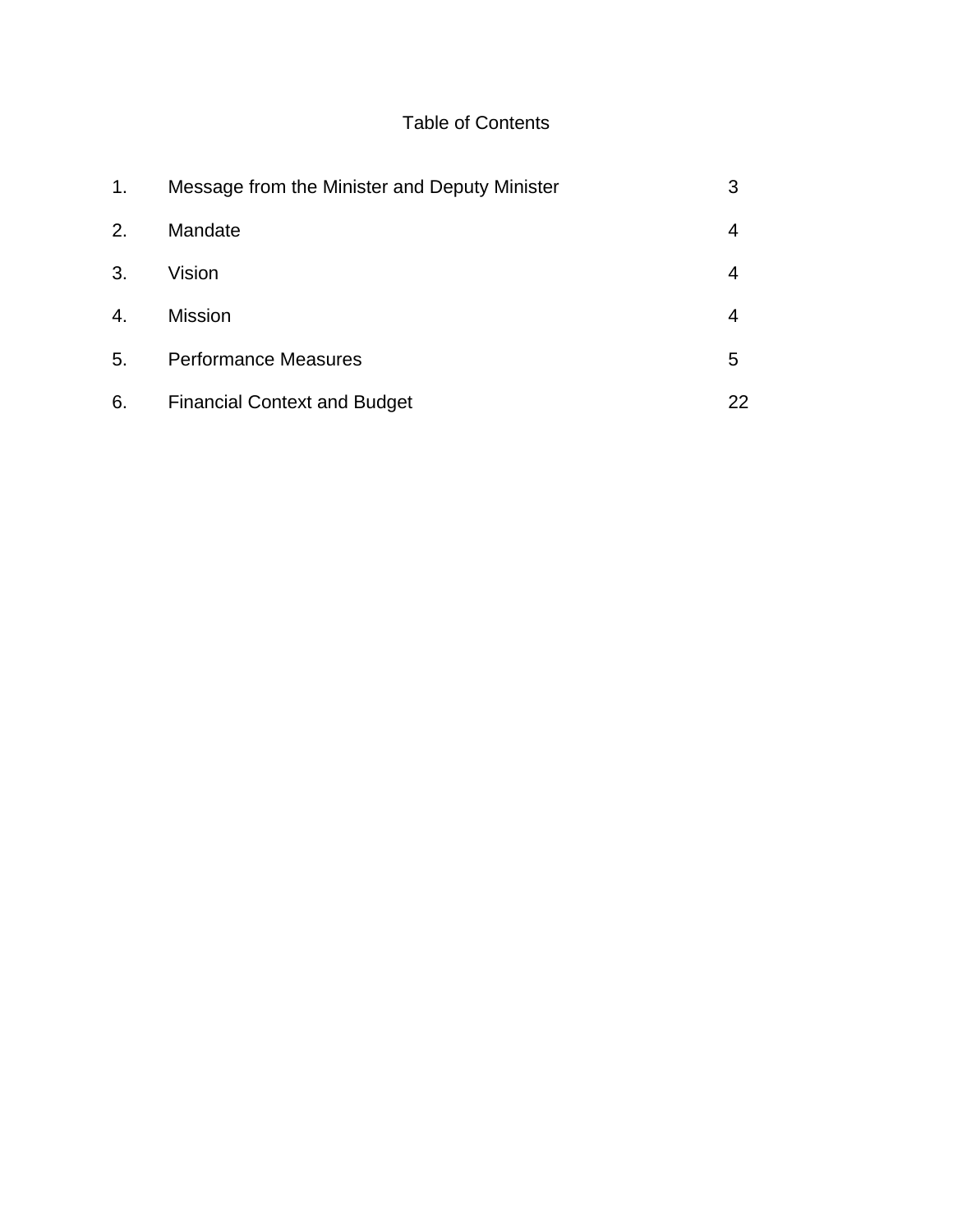# **1. Message from the Minister and Deputy Minister**

It is with pride that we present the 2010-2011 Statement of Mandate for the Nova Scotia Department of Justice. This statement, which demonstrates a new approach to planning for the coming fiscal year, outlines our department's mandate, our vision through a strategic priority lens, and outcome measures which we believe capture the essence of our progress.

The administration of justice requires consistent, evidence-based, decision making that leads to sustainable and meaningful outcomes for Nova Scotians. This year, our focus will be to promote justice related initiatives that enable the department to succeed in its vision for a justice system that is both affordable and sustainable. By making communities safer, we will continue to demonstrate to Nova Scotians that they have a justice system that is adaptive and is informed by the contributions of our partners. At the same time, we will continue to effectively administer all of our justice programs and initiatives with full fiscal responsibility and accountability.

2010-2011 will bring opportunities to improve our facilities infrastructure to better serve the needs of justice stakeholders, including plans for the construction of a new correctional facility within the province. We will improve operational effectiveness by continually assessing and improving on the outcomes of our existing programs and services. Training opportunities, better use of technology and improved service delivery are but three ways we anticipate becoming a better justice system.

To further boost public confidence in our justice system, we are redesigning our approach to crime prevention which will improve the overall safety of Nova Scotian communities. We understand that prevention, intervention and enforcement are the three foundational pillars to a comprehensive and successful approach to crime prevention and we will build on the success of our previous efforts. This year, we will also coordinate Government's response to the Domestic Violence Prevention Committee's report and develop an action plan to make the homes and communities of women and families safer.

As we enter the new fiscal year with prudent optimism, we will continue to rely on the outstanding contributions that staff within the department, as well as our justice partners, make in order to create a safer Nova Scotia.

Ross Landry **Marian F. Tyson** Marian F. Tyson Minister **Deputy Minister**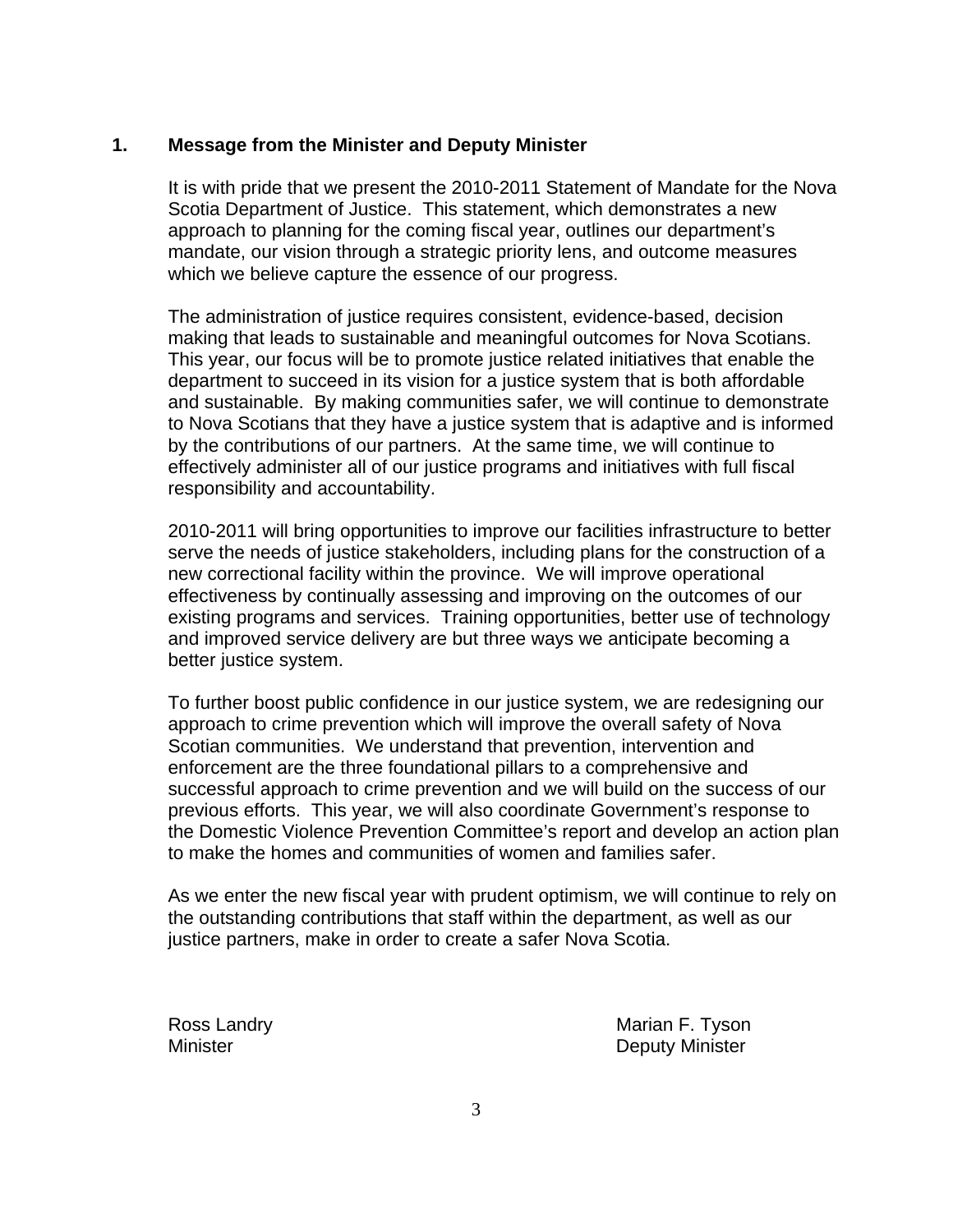#### **2. Mandate**

The Department of Justice is responsible for the administration of justice-related programs, services and initiatives. To accomplish its mandate, the department provides services through six divisions: Public Safety; Court Services; Correctional Services; Legal Services; Policy & Information Management; and Finance & Administration.

#### **3. Vision**

Nova Scotia is a place where people and their rights are respected. The Department of Justice will provide leadership in partnership with others to build a province where:

#### **The justice system is properly administered and cost effective**

We want our justice system to be recognized as the most properly administered and cost effective in Canada.

#### **There is public confidence in the justice system**

We want the public to value the rule of law and trust our system by being open and accountable for our actions. We know that confidence in the system will make a significant impact on the social and economic well being of Nova Scotians.

### **People are and feel safe and secure**

We will strengthen our relationships with our community based partners to collectively develop and promote safer community strategies so that people are and feel safe.

#### **People make constructive choices**

We want Nova Scotia to be known as a place where rights are respected and protected and where disputes find resolution in a principled and timely manner.

# **4. Mission**

The Department of Justice is committed to the fair and effective administration of justice and to excellence in service to the people of Nova Scotia.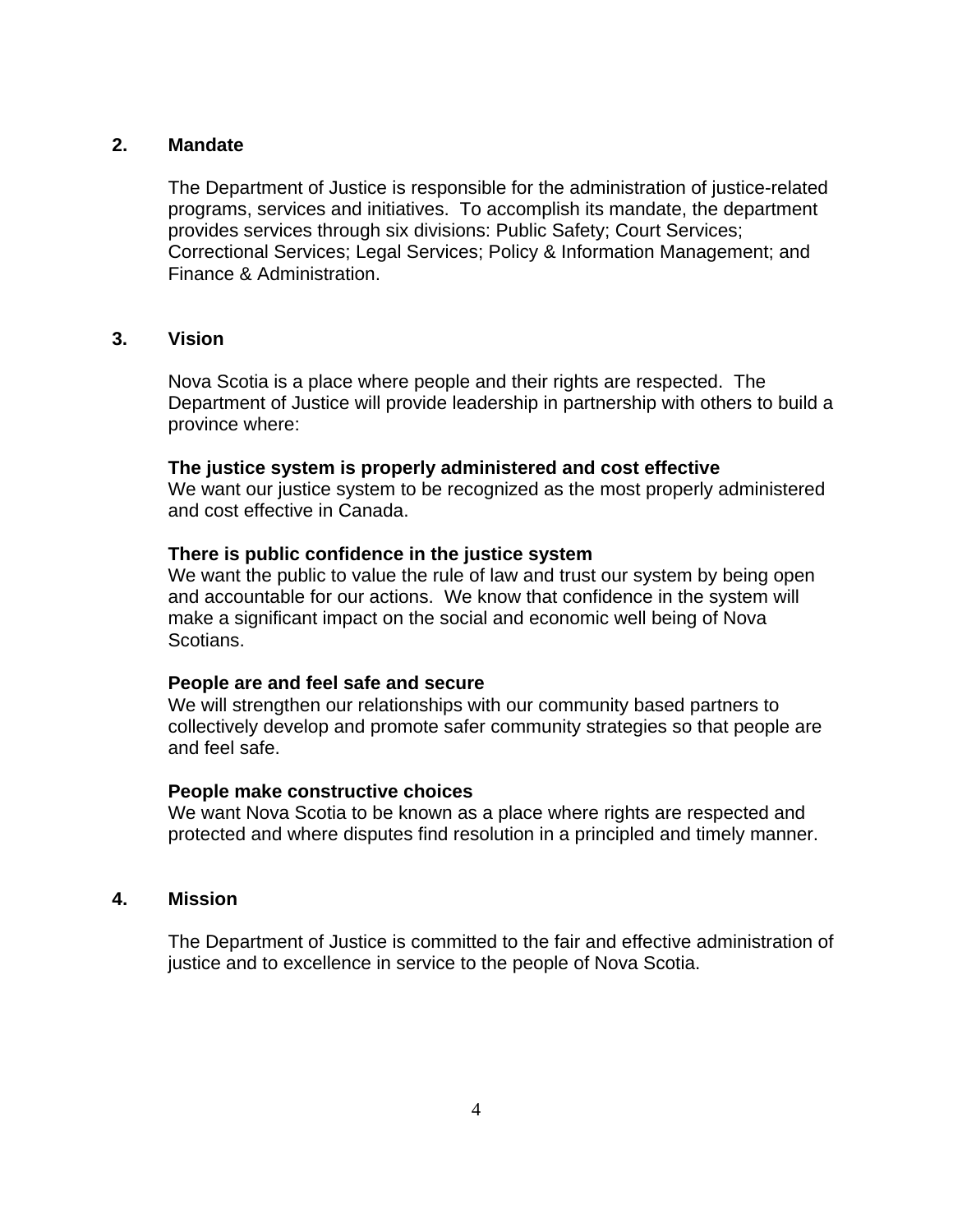|                                                                                                                                                                     | Strategic Direction: A justice system that is properly administered and cost effective                                                                       |                                                                                                                                                                                                                                                                                                                                                                                                                                                |                                                                                                                                                                                                                                                                    |                                                                                                  |                                                                                                                                                                                                         |  |  |
|---------------------------------------------------------------------------------------------------------------------------------------------------------------------|--------------------------------------------------------------------------------------------------------------------------------------------------------------|------------------------------------------------------------------------------------------------------------------------------------------------------------------------------------------------------------------------------------------------------------------------------------------------------------------------------------------------------------------------------------------------------------------------------------------------|--------------------------------------------------------------------------------------------------------------------------------------------------------------------------------------------------------------------------------------------------------------------|--------------------------------------------------------------------------------------------------|---------------------------------------------------------------------------------------------------------------------------------------------------------------------------------------------------------|--|--|
| <b>Outcome</b>                                                                                                                                                      | <b>Measure</b>                                                                                                                                               | <b>Data</b><br>(Base Year and Subsequent Year data)                                                                                                                                                                                                                                                                                                                                                                                            | <b>Target</b><br>(Target for end of next Fiscal<br>Year)                                                                                                                                                                                                           | <b>Target</b><br>(Ultimate<br>Target)                                                            | <b>Strategic Actions to Achieve Target</b>                                                                                                                                                              |  |  |
| Cost-effective<br>justice<br>services,<br>including<br>corrections.<br>courts.<br>policing, the<br>Nova Scotia<br>Medical<br>Examiner<br>Services,<br>legal aid and | (1) Annual provincial<br>costs of providing<br>justice services<br>(excludes federal and<br>municipal<br>contributions).                                     | Between 2001-2002 and 2008-2009, the provincial<br>cost of providing justice in Nova Scotia has been<br>increasing. Spending amounted to \$141,135,699 in<br>2008-2009, which represents a 10.7% increase over<br>the year before (\$127,465,964).<br>Average rate of growth in spending between 2001-<br>2002 to 2008-2009 was 7.050% During the base<br>year period, growth in spending was 4.9%" (2000-<br>2001 to 2004-2005).<br>r=revised | Adopt a realistic approach to<br>managing the growing cost of<br>providing justice services in Nova<br>Scotia.<br>The department is tracking data<br>associated with these indicators<br>and will work to establish a target<br>once more trend data is available. | Adopt a<br>realistic<br>approach to<br>managing<br>growing costs<br>of programs<br>and services. | Effectively manage daily operations of<br>the justice system through a number of<br>core business areas as outlined in this<br>plan and act on priorities identified<br>under this strategic direction. |  |  |
| public<br>prosecution.                                                                                                                                              | (2) Per-capita costs of<br>providing justice<br>services (cost per<br>Nova Scotian).<br>(figures exclude<br>federal and municipal<br><i>contributions.</i> ) | The provincial per capita cost (or the cost per Nova<br>Scotian) of providing justice services in Nova Scotia<br>has been increasing since 2001-2002. Per capita<br>costs amounted to \$150.22 in 2008-2009, which is<br>up from the base year (\$102.23 <sup>r</sup> for 2004-2005).<br>r=revised                                                                                                                                             |                                                                                                                                                                                                                                                                    |                                                                                                  |                                                                                                                                                                                                         |  |  |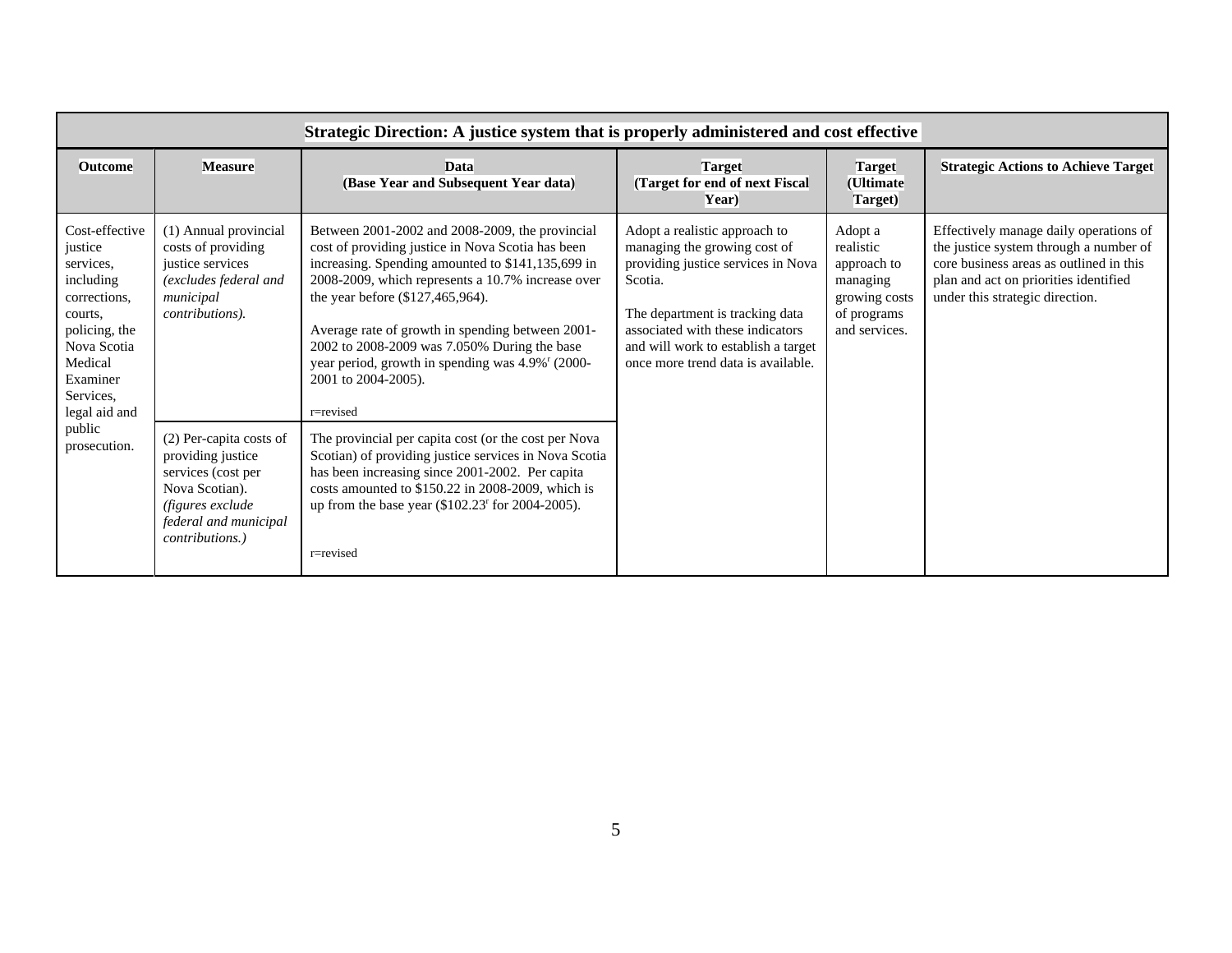|                                                                                      | Strategic Direction: A justice system that is properly administered and cost effective                                                                                                                                                                                                        |                                                                                                                                                                                                                                                                                                                                                                                                                                                                                                                                                                                                                                                                                             |                                                                          |                                                                                                                                                                                              |                                                                                                                                                                                                                     |  |  |  |
|--------------------------------------------------------------------------------------|-----------------------------------------------------------------------------------------------------------------------------------------------------------------------------------------------------------------------------------------------------------------------------------------------|---------------------------------------------------------------------------------------------------------------------------------------------------------------------------------------------------------------------------------------------------------------------------------------------------------------------------------------------------------------------------------------------------------------------------------------------------------------------------------------------------------------------------------------------------------------------------------------------------------------------------------------------------------------------------------------------|--------------------------------------------------------------------------|----------------------------------------------------------------------------------------------------------------------------------------------------------------------------------------------|---------------------------------------------------------------------------------------------------------------------------------------------------------------------------------------------------------------------|--|--|--|
| <b>Outcome</b>                                                                       | <b>Measure</b>                                                                                                                                                                                                                                                                                | <b>Data</b><br>(Base Year and Subsequent Year data)                                                                                                                                                                                                                                                                                                                                                                                                                                                                                                                                                                                                                                         | <b>Target</b><br>(Target for end of next Fiscal<br>Year)                 | <b>Target</b><br>(Ultimate<br>Target)                                                                                                                                                        | <b>Strategic Actions to Achieve Target</b>                                                                                                                                                                          |  |  |  |
| Leveraging of<br>funds through<br>partnerships<br>with the<br>federal<br>government. | (3) Federal funds<br>leveraged by the<br>department. This<br>measure indicates the<br>amount of federal<br>funds leveraged by the<br>department for justice<br>initiatives, including<br>youth criminal justice,<br>legal aid, court<br>services (excluding<br>judiciary) and gun<br>control. | In 2008-2009, the department received \$12,187,570<br>in federal funds for justice initiatives, which is a 3%<br>increase over the 2004-2005 base year<br>$($11,829,716)$ . While there were no further cuts to<br>federal funding in 2008-2009 over the previous year,<br>neither were there any increases to offset the effects<br>of inflation. For both youth criminal justice and<br>Legal Aid, federal funding does not include any<br>incremental increases over the life of the federal-<br>provincial agreements. While provincial<br>expenditures continue to increase, the federal<br>percentage of our youth criminal justice and Legal<br>Aid budgets will therefore decrease. | Our target is to maintain/increase<br>efforts to leverage federal funds. | To ensure<br>sufficient<br>funds are<br>received from<br>the federal<br>government<br>to adequately<br>and<br>effectively<br>implement<br>federally-<br>partnered<br>justice<br>initiatives. | The department will continue to lobby<br>the federal government for increased<br>funding, particularly in the area of<br>policing.                                                                                  |  |  |  |
| Effective<br>legal services.                                                         | (4) Client satisfaction<br>with legal services. In<br>this case, clients<br>consist of government<br>departments and<br>agencies that rely on<br>the department's legal<br>services staff.                                                                                                    | Results from a 2006 survey indicate a very high<br>level of satisfaction with the work performed by the<br>Legal Services Division (100%). Thirty-three per<br>cent (33%) of those surveyed indicated they were<br>very satisfied, while 67% indicated they were<br>satisfied. This result is consistent with other client<br>surveys done in the past.                                                                                                                                                                                                                                                                                                                                     | The target for this measure is to<br>maintain client satisfaction.       | Maximize the<br>number of<br>clients<br>reporting they<br>are very<br>satisfied with<br>work<br>performed.                                                                                   | Legal Services is undergoing an<br>organizational redesign to further<br>improve delivery of legal services to its<br>clients. Another client survey will be<br>conducted with results available in<br>Spring 2010. |  |  |  |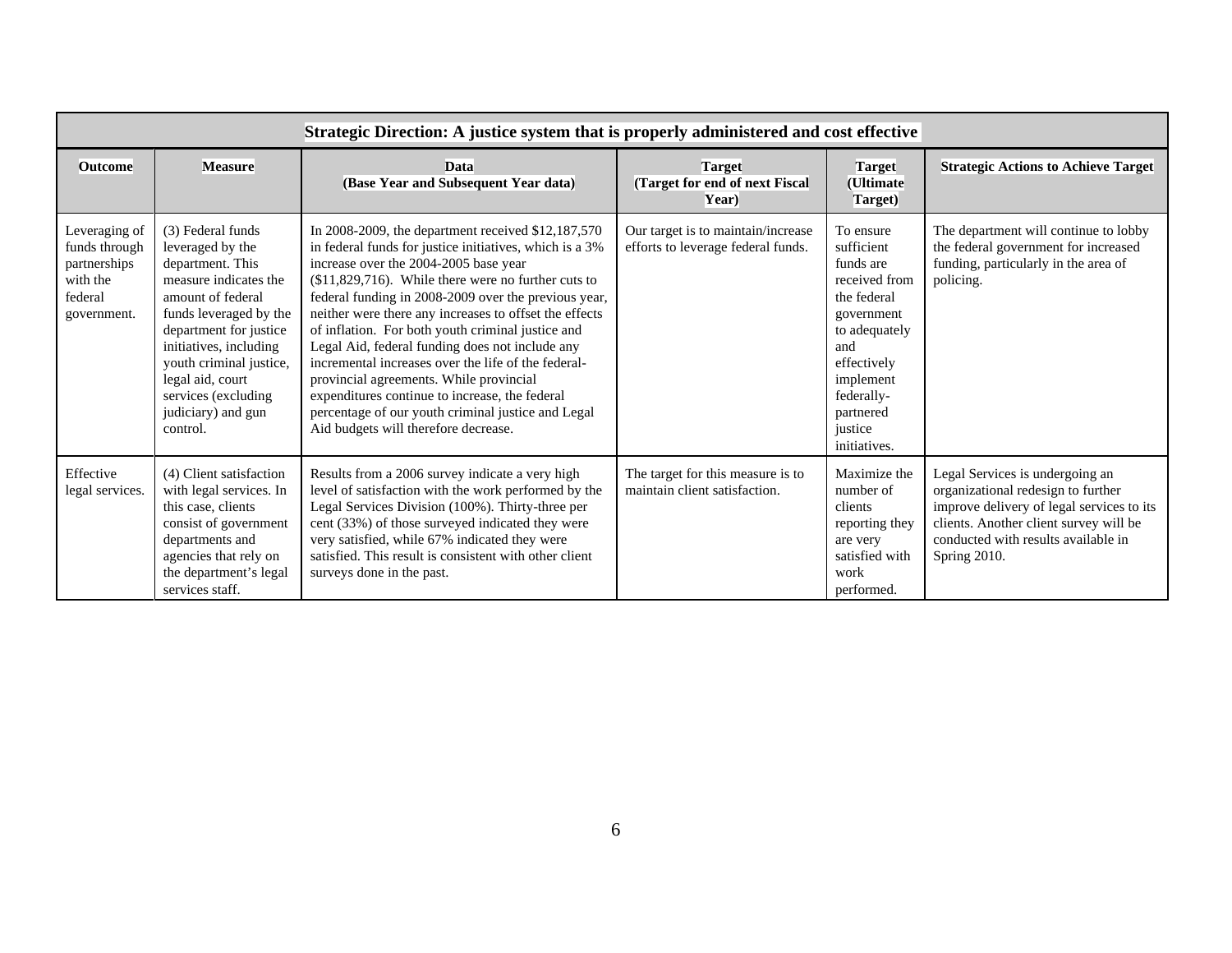| <b>Outcome</b>                                                                      | <b>Measure</b>                                                                                                                                                                                                                                                                                                                                                                                                             | <b>Data</b><br>(Base Year and Subsequent Year data)                                                                                                                                                                                                                                                                                                                                                                                                                          |                      | <b>Target</b><br>(Target for end of next Fiscal<br>Year)                                                                                                                                                                                | <b>Target</b><br>(Ultimate<br>Target)                                                                                                        | <b>Strategic Actions to Achieve Target</b>                                                                                                                                                                                                            |
|-------------------------------------------------------------------------------------|----------------------------------------------------------------------------------------------------------------------------------------------------------------------------------------------------------------------------------------------------------------------------------------------------------------------------------------------------------------------------------------------------------------------------|------------------------------------------------------------------------------------------------------------------------------------------------------------------------------------------------------------------------------------------------------------------------------------------------------------------------------------------------------------------------------------------------------------------------------------------------------------------------------|----------------------|-----------------------------------------------------------------------------------------------------------------------------------------------------------------------------------------------------------------------------------------|----------------------------------------------------------------------------------------------------------------------------------------------|-------------------------------------------------------------------------------------------------------------------------------------------------------------------------------------------------------------------------------------------------------|
| Fair and<br>accessible<br>criminal, civil<br>and family<br>court justice<br>system. | (5 a) Case processing<br>times in criminal<br>courts – average<br>amount of time it takes<br>to process adult cases<br>in criminal court from<br>first to last<br>appearance.<br>A new industry<br>standard for case<br>processing times has<br>been introduced by<br>Statistics Canada. The<br>definition of a court<br>case now includes all<br>charges against the<br>same person having<br>overlapping court<br>dates. | Average number of days to process<br><b>ADULTS</b><br>Year<br>Nova Scotia<br>2008-09<br>206<br>2007-08<br>193<br>2006-07<br>197<br>$213^r$<br>2000-01 (base)<br>In 2006-2007, Nova Scotia had the fifth lowest<br>average elapsed time in adult court in Canada.<br>Between 2007-2008 and 2008-2009, adult case<br>processing times increased by 13 days. Comparable<br>Canadian data will be available for 2007-2008 and<br>2008-2009 from Statistics Canada in July, 2010. | Canada<br>237<br>173 | For adult cases, the target was to<br>meet and/or fall below the<br>Canadian average elapsed time to<br>complete an adult case in criminal<br>court in any given year. In 2006-<br>2007, Nova Scotia was below the<br>national average. | To ensure that<br>all available<br>efficiencies in<br>case<br>processing are<br>identified and<br>realized while<br>ensuring due<br>process. | The department continues to work with<br>justice partners to determine what is<br>causing delays in case processing and<br>how this can best be addressed, e.g. the<br>development of policy<br>recommendations, procedural changes,<br>targets, etc. |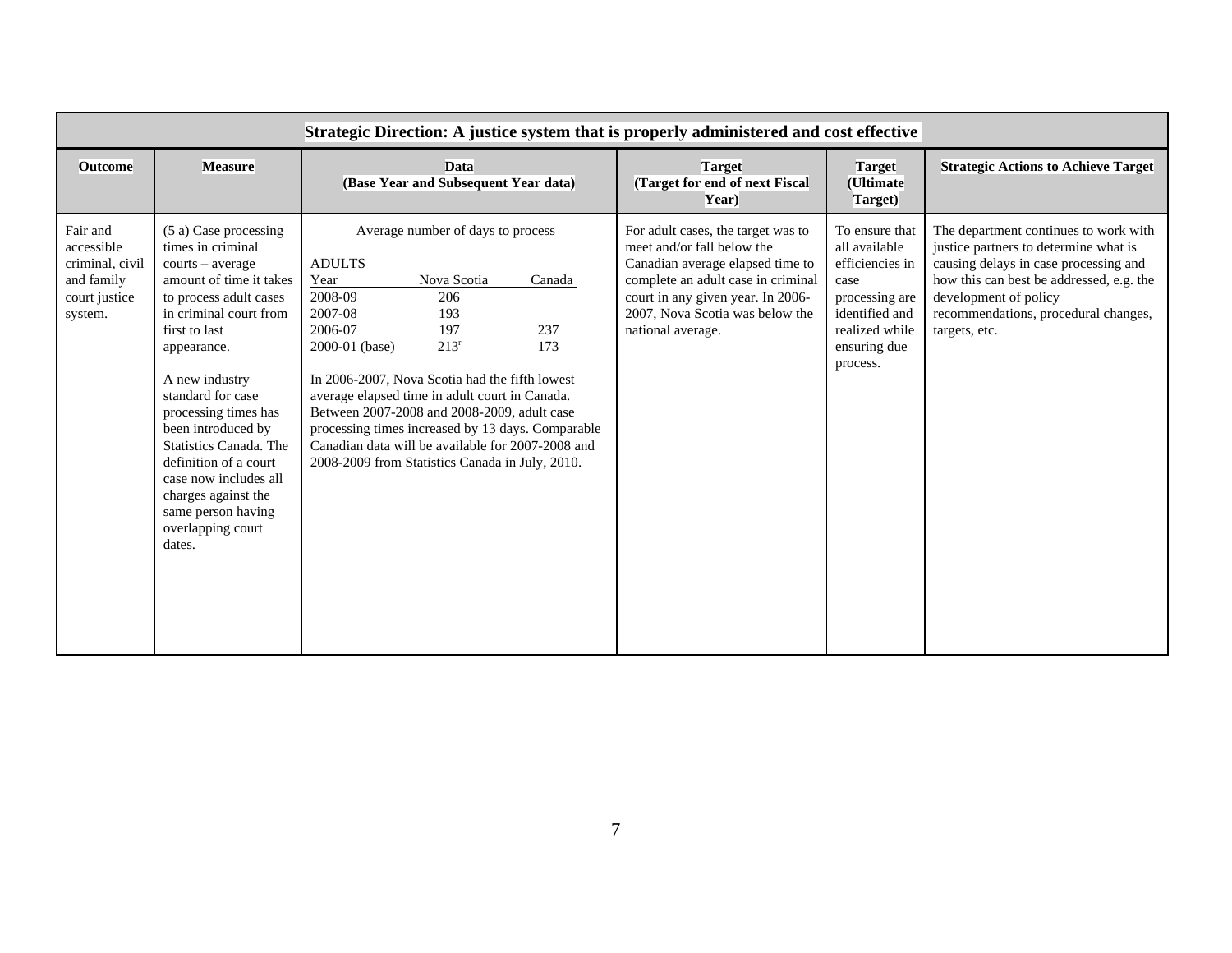|                |                                                                                                                                                                                                                                                                                                                                                                                                                            | Strategic Direction: A justice system that is properly administered and cost effective                                                                                                                                                                                                                                                                                                                                                                                                                                                                                                                                                                                                                                                                                                                                                                                                                                                                                                                                                                                                                                                                      |                                                                                                                                      |                                                                                                                                              |                                                                                                                                                                                                                                                                                                                                                                                                                                                                                                                                                                                                                                                                                                                                                                                                                                                                                                                                                    |
|----------------|----------------------------------------------------------------------------------------------------------------------------------------------------------------------------------------------------------------------------------------------------------------------------------------------------------------------------------------------------------------------------------------------------------------------------|-------------------------------------------------------------------------------------------------------------------------------------------------------------------------------------------------------------------------------------------------------------------------------------------------------------------------------------------------------------------------------------------------------------------------------------------------------------------------------------------------------------------------------------------------------------------------------------------------------------------------------------------------------------------------------------------------------------------------------------------------------------------------------------------------------------------------------------------------------------------------------------------------------------------------------------------------------------------------------------------------------------------------------------------------------------------------------------------------------------------------------------------------------------|--------------------------------------------------------------------------------------------------------------------------------------|----------------------------------------------------------------------------------------------------------------------------------------------|----------------------------------------------------------------------------------------------------------------------------------------------------------------------------------------------------------------------------------------------------------------------------------------------------------------------------------------------------------------------------------------------------------------------------------------------------------------------------------------------------------------------------------------------------------------------------------------------------------------------------------------------------------------------------------------------------------------------------------------------------------------------------------------------------------------------------------------------------------------------------------------------------------------------------------------------------|
| <b>Outcome</b> | <b>Measure</b>                                                                                                                                                                                                                                                                                                                                                                                                             | <b>Data</b><br>(Base Year and Subsequent Year data)                                                                                                                                                                                                                                                                                                                                                                                                                                                                                                                                                                                                                                                                                                                                                                                                                                                                                                                                                                                                                                                                                                         | <b>Target</b><br>(Target for end of next Fiscal<br>Year)                                                                             | <b>Target</b><br>(Ultimate<br>Target)                                                                                                        | <b>Strategic Actions to Achieve Target</b>                                                                                                                                                                                                                                                                                                                                                                                                                                                                                                                                                                                                                                                                                                                                                                                                                                                                                                         |
|                | (5 b) Case processing<br>times in criminal<br>courts - average<br>amount of time it takes<br>to process youth cases<br>in criminal court from<br>first to last<br>appearance.<br>A new industry<br>standard for case<br>processing times has<br>been introduced by<br>Statistics Canada. The<br>definition of a court<br>case now includes all<br>charges against the<br>same person having<br>overlapping court<br>dates. | Average number of days to process<br>YOUTH<br>Year<br>Nova Scotia<br>2008-09<br>142<br>2007-08<br>128<br>2006-07 (base)<br>137 <sup>r</sup><br>The average elapsed time from the accused's first<br>appearance in youth court until the final disposition<br>increased in 2008-2009. In 2007-2008, the average<br>time elapsed was 128 days and in 2008-2009 it had<br>increased to 142 days. This represents an increase of<br>14 days (10%). For youth case processing times,<br>Nova Scotia excludes restorative justice and bench<br>warrants when calculating the time it takes to<br>process a youth from first hearing to disposition.<br>Restorative justice is excluded because on average it<br>takes over 200 days for an offender to successfully<br>complete the program and this can artificially inflate<br>the overall processing times. Bench warrants are<br>excluded because, once issued by the Court, the<br>Court cannot control how long it takes to have that<br>warrant executed. Official criminal court case<br>processing times for 2007-2008 and 2008-2009 will<br>be released in July 2010 by Statistics Canada.<br>r=revised | For youth cases, we have set a<br>target of 98 days elapsed time to<br>complete a youth case in criminal<br>court in any given year. | To ensure that<br>all available<br>efficiencies in<br>case<br>processing are<br>identified and<br>realized while<br>ensuring due<br>process. | The department continues to work with<br>justice partners to determine what is<br>causing delays in case processing and<br>how this can best be addressed, e.g. the<br>development of policy<br>recommendations, procedural changes,<br>targets, etc. To meet our target of 98<br>days elapsed time in youth case<br>processing, we are:<br>1) addressing the issue of<br>disclosure,<br>2) ensuring timely completion of<br>pre-sentence reports,<br>3) as part of our crime prevention<br>activities, contracting with non-<br>government agencies on a pilot basis to<br>contact youth prior to their first<br>appearance to ensure they are<br>prepared to attend court, and<br>4) working with local justice partners to<br>identify the causes of delay and develop<br>solutions.<br>In addition, we have implemented a<br>serious offence policy requiring all<br>youth charged with a serious offence to<br>appear in court within 7 days. |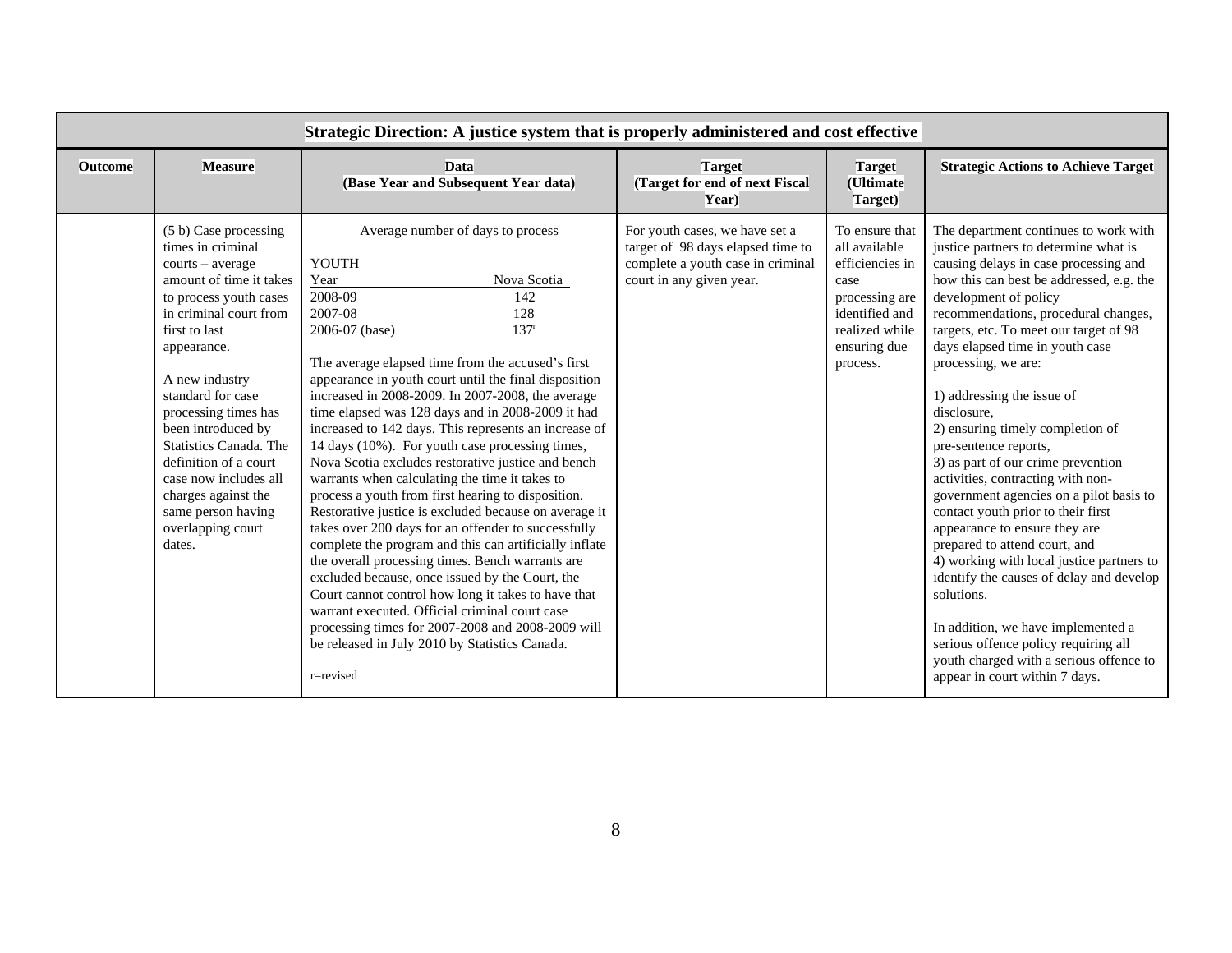|                | Strategic Direction: There is public confidence in the justice system                                                       |                                                                                                                                                                                                                                                                                                                                                                                                                                                                                            |                                                                                         |                                                                                         |                                                          |                                                                                                                                                       |                                                            |
|----------------|-----------------------------------------------------------------------------------------------------------------------------|--------------------------------------------------------------------------------------------------------------------------------------------------------------------------------------------------------------------------------------------------------------------------------------------------------------------------------------------------------------------------------------------------------------------------------------------------------------------------------------------|-----------------------------------------------------------------------------------------|-----------------------------------------------------------------------------------------|----------------------------------------------------------|-------------------------------------------------------------------------------------------------------------------------------------------------------|------------------------------------------------------------|
| <b>Outcome</b> | <b>Measure</b>                                                                                                              | <b>Data</b><br>(Base Year and Subsequent Year data)                                                                                                                                                                                                                                                                                                                                                                                                                                        |                                                                                         |                                                                                         | <b>Target</b><br>(Target for end of next Fiscal<br>Year) | <b>Target</b><br>(Ultimate<br>Target)                                                                                                                 | <b>Strategic Actions to Achieve</b><br><b>Target</b>       |
|                | 6) Average amount of<br>time it takes to process<br>family and civil cases<br>from case initiation to<br>first disposition. | Nova Scotia is participating in a national civil court<br>survey with the Statistics Canada. Case processing<br>times for fiscal 2006-07 and 2007-08 are presented<br>below:<br>Case processing times<br><b>FAMILY</b><br>Number of Months<br>Under 3 months<br>Between 3-6 months<br>Between 6-12 months<br>Between 12-24 months<br>Over 24 months<br>CIVIL.<br>Number of Months<br>Under 3 months<br>Between 3-6 months<br>Between 6-12 months<br>Between 12-24 months<br>Over 24 months | 2007-08<br>50%<br>20%<br>15%<br>10%<br>4%<br>2007-08<br>36%<br>17%<br>14%<br>17%<br>17% | 2008-09<br>47%<br>21%<br>16%<br>11%<br>5%<br>2008-09<br>35%<br>15%<br>14%<br>17%<br>19% | A target has not been set.                               | To ensure all<br>available<br>efficiencies in<br>case<br>processing are<br>identified and<br>realized while<br>ensuring<br>procedural<br>due process. | Strategic actions can be assigned<br>when a target is set. |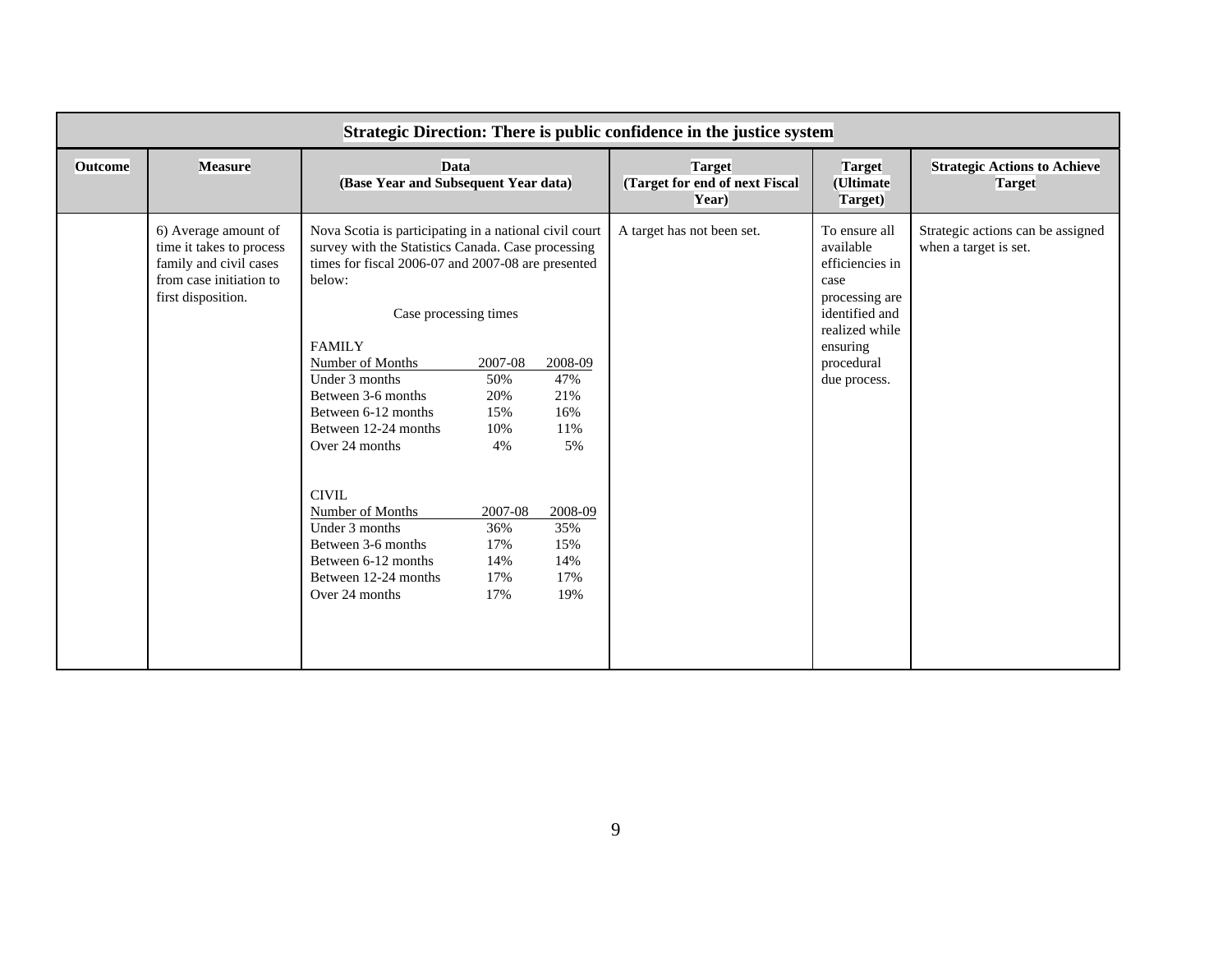|                                                                            | Strategic Direction: There is public confidence in the justice system |                                                                                                                                                                                                                                                                                                                                                                                                                                                                                                                                                                   |                                                                                                                                                       |                                                                                                             |                                                                                                                                                                                                                                                                                                                                                                                                                                                                                                             |  |  |
|----------------------------------------------------------------------------|-----------------------------------------------------------------------|-------------------------------------------------------------------------------------------------------------------------------------------------------------------------------------------------------------------------------------------------------------------------------------------------------------------------------------------------------------------------------------------------------------------------------------------------------------------------------------------------------------------------------------------------------------------|-------------------------------------------------------------------------------------------------------------------------------------------------------|-------------------------------------------------------------------------------------------------------------|-------------------------------------------------------------------------------------------------------------------------------------------------------------------------------------------------------------------------------------------------------------------------------------------------------------------------------------------------------------------------------------------------------------------------------------------------------------------------------------------------------------|--|--|
| <b>Outcome</b>                                                             | <b>Measure</b>                                                        | Data<br>(Base Year and Subsequent Year data)                                                                                                                                                                                                                                                                                                                                                                                                                                                                                                                      | <b>Target</b><br>(Target for end of next Fiscal<br>Year)                                                                                              | <b>Target</b><br>(Ultimate<br>Target)                                                                       | <b>Strategic Actions to Achieve</b><br><b>Target</b>                                                                                                                                                                                                                                                                                                                                                                                                                                                        |  |  |
| Improved<br>knowledge<br>of and<br>confidence<br>in the justice<br>system. | (7) Public knowledge of<br>the justice system.                        | The Atlantic Quarterly Survey, since Spring 2005<br>(base year), provides an indication of the public's<br>knowledge of the justice system on an annual basis.<br>The percentage of Nova Scotians who consider<br>themselves to be at least somewhat familiar with<br>the justice system is stable in 2009 compared with<br>2005 (57% and 54% respectively). We are<br>therefore on target.<br>2005<br>2009<br>(base year)<br>Very familiar<br>9%<br>9%<br>Somewhat familiar<br>45%<br>48%<br>Not very familiar<br>36%<br>34%<br>Not familiar at all<br>12%<br>6% | The goal is to maintain/increase<br>public knowledge of the justice<br>system, primarily through our<br>crime prevention and reduction<br>activities. | Maximize the<br>number of<br>people who<br>indicate they<br>are familiar<br>with the<br>justice<br>system.  | Initiatives outlined in this plan<br>will see even closer cooperation<br>between our justice partners and<br>the larger social systems to both<br>respond to crime and the<br>conditions that create crime. The<br>department will continue to<br>develop and implement its crime<br>prevention multi-media initiatives<br>in 2010-2011 to engage and<br>inform the public about crime<br>prevention. These efforts should<br>help to build knowledge of and<br>public confidence in the justice<br>system. |  |  |
|                                                                            | (8) Public confidence in<br>the justice system.                       | The Atlantic Quarterly Survey conducted annually<br>since Spring 2005 (base year) provides an<br>indication of the public's confidence in the justice<br>system. The percentage of Nova Scotians who have<br>at least some confidence in the justice system is<br>stable in 2009 compared with 2005 (76% and 74%<br>respectively). We are therefore on target.<br>2005<br>2009<br>(base year)<br>Great deal of confidence<br>12%<br>8%<br>Some confidence<br>62%<br>68%<br>Not much confidence<br>17%<br>15%<br>No confidence at all<br>9%<br>5%                  | The goal is to maintain/increase<br>public confidence in the justice<br>system.                                                                       | Maximize the<br>number of<br>people who<br>indicate they<br>have<br>confidence in<br>the justice<br>system. |                                                                                                                                                                                                                                                                                                                                                                                                                                                                                                             |  |  |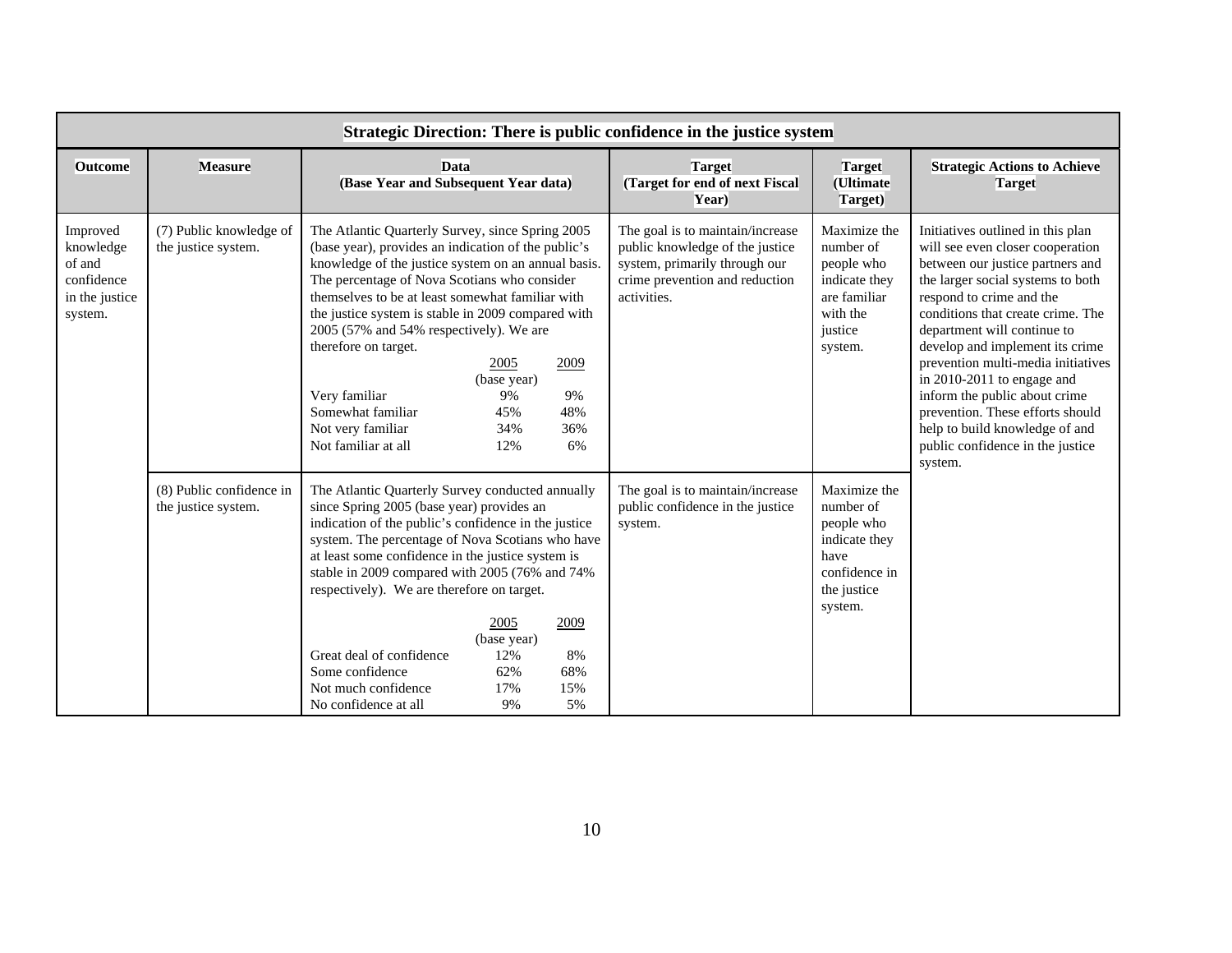|                      | <b>Strategic Direction: People are and feel safe and secure</b>                                                                                                                                                                                                                                                                                                                                                                                                                                                                                                                                                                                                                                                                          |                                                                                                                                                                                                                                                                                                                                                                                                                                                                                                                                                                                                                                                                             |                                                                                                                                                                                                          |                                                                                                                                                                                      |                                                                                                                                                                                                                                                                                                                                                                                                                                                                     |                                                                                                                                                                                                                                                                                                                                                                                                                                     |  |
|----------------------|------------------------------------------------------------------------------------------------------------------------------------------------------------------------------------------------------------------------------------------------------------------------------------------------------------------------------------------------------------------------------------------------------------------------------------------------------------------------------------------------------------------------------------------------------------------------------------------------------------------------------------------------------------------------------------------------------------------------------------------|-----------------------------------------------------------------------------------------------------------------------------------------------------------------------------------------------------------------------------------------------------------------------------------------------------------------------------------------------------------------------------------------------------------------------------------------------------------------------------------------------------------------------------------------------------------------------------------------------------------------------------------------------------------------------------|----------------------------------------------------------------------------------------------------------------------------------------------------------------------------------------------------------|--------------------------------------------------------------------------------------------------------------------------------------------------------------------------------------|---------------------------------------------------------------------------------------------------------------------------------------------------------------------------------------------------------------------------------------------------------------------------------------------------------------------------------------------------------------------------------------------------------------------------------------------------------------------|-------------------------------------------------------------------------------------------------------------------------------------------------------------------------------------------------------------------------------------------------------------------------------------------------------------------------------------------------------------------------------------------------------------------------------------|--|
| <b>Outcome</b>       | <b>Measure</b>                                                                                                                                                                                                                                                                                                                                                                                                                                                                                                                                                                                                                                                                                                                           | <b>Data</b><br>(Base Year and Subsequent Year data)                                                                                                                                                                                                                                                                                                                                                                                                                                                                                                                                                                                                                         |                                                                                                                                                                                                          | <b>Target</b><br>(Target for end of next Fiscal<br>Year)                                                                                                                             | <b>Target</b><br>(Ultimate<br>Target)                                                                                                                                                                                                                                                                                                                                                                                                                               | <b>Strategic Actions to Achieve</b><br><b>Target</b>                                                                                                                                                                                                                                                                                                                                                                                |  |
| Safer<br>communities | (9 a) Overall crime rate is<br>a key indicator of social<br>and economic well-being<br>within a society. It<br>indicates how many<br>criminal incidents have<br>been reported to the police<br>for violent, property and<br>other offences, excluding<br>Criminal Code traffic<br>offences.<br>In 2008, Statistics Canada<br>expanded the violent<br>crime rate to include a<br>number of offences which<br>were previously<br>considered to be "other<br>Criminal Code" offences,<br>but target and impact<br>individual victims.<br>The non-violent crime rate<br>has also been expanded<br>and now includes property<br>crimes as well as "other<br>Criminal Code" offences<br>which do not fall under<br>the violent crime category. | The crime rate increased steadily between<br>2001 and 2004. However, it has decreased<br>for the past four years. In 2008, decreases<br>were reported for total violent crimes and<br>total non-violent crimes. Crime rate figures<br>for Nova Scotia and Canada are outlined<br>below (per 100,000 population):<br>2008<br><b>Total Criminal Code</b><br>rate (excl traffic)<br>Nova Scotia: 6,956<br>Canada: 6,588<br>Total violent crime rate<br>Nova Scotia: 1,689<br>Canada: 1,326<br>Total non-violent crime rate<br>Nova Scotia: 5,266<br>Canada: 5,262<br>revised by Statistics Canada to reflect the<br>new definition of violent crime and non-<br>violent crime. | <b>2001</b> (base<br>year)<br>NS: 7,725 <sup>r</sup><br>Canada: 7,587 <sup>r</sup><br>$NS: 1,944$ <sup>r</sup><br>Canada: 1,473 <sup>r</sup><br>$NS: 5,781$ <sup>r</sup><br>Canada: $6,113$ <sup>r</sup> | Reduce crime in Nova Scotia. In<br>2008, Nova Scotia was above<br>the national average for the total<br>crime rate, total violent crime<br>rate and total non-violent crime<br>rate. | Reduce crime<br>rates below<br>the national<br>average.<br>Crime rate<br>statistics are<br>influenced by<br>many factors<br>such as<br>reporting by<br>the public to<br>police and<br>police<br>practices.<br>While the<br>target is to<br>reduce crime<br>rates,<br>increased<br>police<br>resources and<br>public<br>confidence<br>could result in<br>more crimes<br>coming to the<br>attention of<br>police, which<br>will impact<br>the official<br>crime rate. | Numerous efforts are underway to<br>ensure safer, stronger<br>communities, including initiatives<br>to prevent crime, implementation<br>of the recommendations of the<br>external audit of adult offender<br>correctional facilities,<br>implementation of electronic<br>supervision of select high-risk<br>young offenders in HRM, and a<br>focus on enhancing the Justice<br>response to family and intimate<br>partner violence. |  |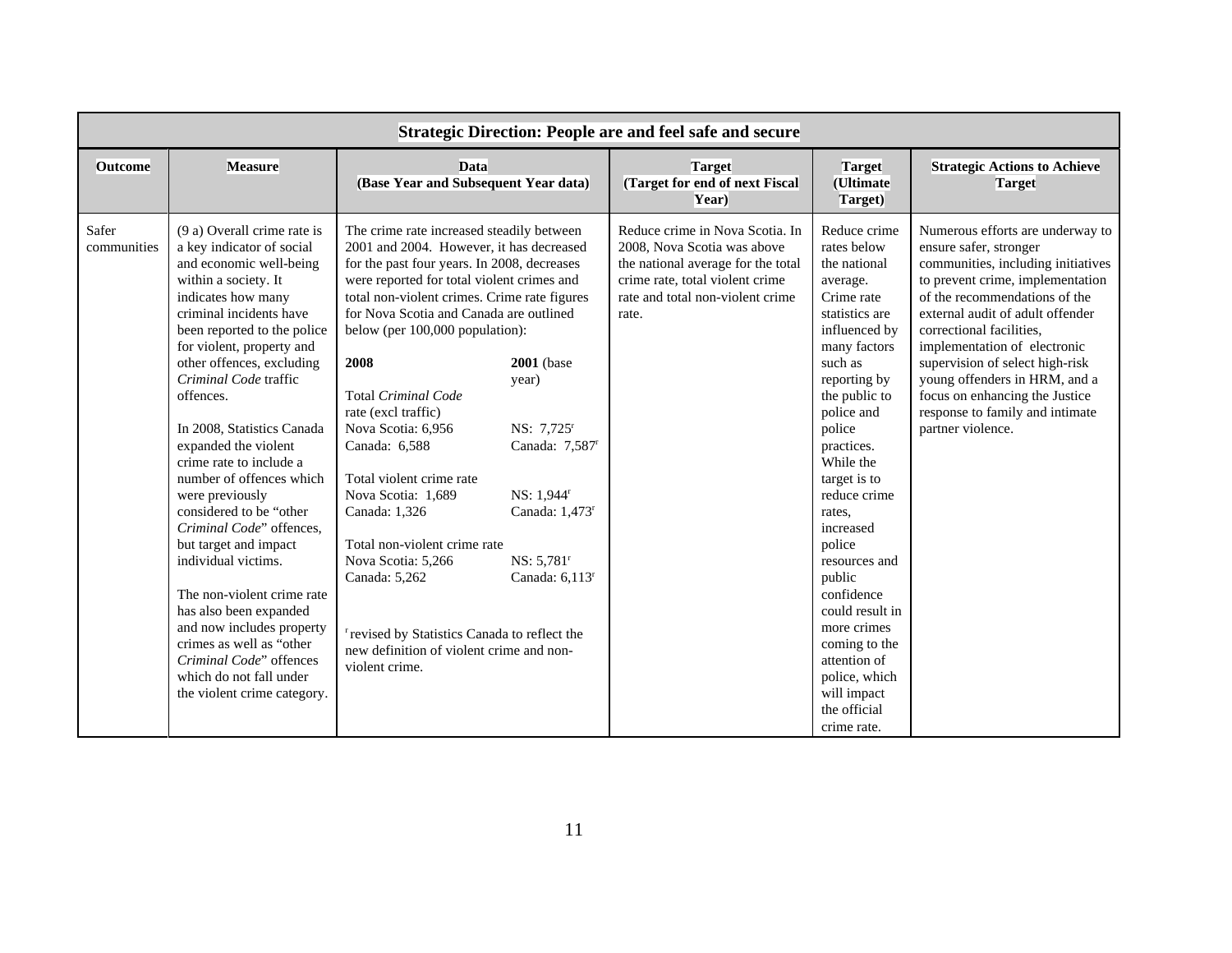|                | <b>Strategic Direction: People are and feel safe and secure</b>                                                                                                                                                                                                                                                                                                                                                                                                                                                                                                                                                                                                                                                                                                                                                                                                                |                                                                                                                                                                                                                                                                                                                                                                                                                                                                                                                                                                                                                                                         |                                                                                                                  |                                                                                                                                                                                                                                                             |                                                                 |                                                                                                                                                                                                                                                                                                                                                                                                                                            |  |
|----------------|--------------------------------------------------------------------------------------------------------------------------------------------------------------------------------------------------------------------------------------------------------------------------------------------------------------------------------------------------------------------------------------------------------------------------------------------------------------------------------------------------------------------------------------------------------------------------------------------------------------------------------------------------------------------------------------------------------------------------------------------------------------------------------------------------------------------------------------------------------------------------------|---------------------------------------------------------------------------------------------------------------------------------------------------------------------------------------------------------------------------------------------------------------------------------------------------------------------------------------------------------------------------------------------------------------------------------------------------------------------------------------------------------------------------------------------------------------------------------------------------------------------------------------------------------|------------------------------------------------------------------------------------------------------------------|-------------------------------------------------------------------------------------------------------------------------------------------------------------------------------------------------------------------------------------------------------------|-----------------------------------------------------------------|--------------------------------------------------------------------------------------------------------------------------------------------------------------------------------------------------------------------------------------------------------------------------------------------------------------------------------------------------------------------------------------------------------------------------------------------|--|
| <b>Outcome</b> | <b>Measure</b>                                                                                                                                                                                                                                                                                                                                                                                                                                                                                                                                                                                                                                                                                                                                                                                                                                                                 | <b>Data</b><br>(Base Year and Subsequent Year data)                                                                                                                                                                                                                                                                                                                                                                                                                                                                                                                                                                                                     |                                                                                                                  | <b>Target</b><br>(Target for end of next Fiscal<br>Year)                                                                                                                                                                                                    | <b>Target</b><br>(Ultimate<br>Target)                           | <b>Strategic Actions to Achieve</b><br><b>Target</b>                                                                                                                                                                                                                                                                                                                                                                                       |  |
|                | (9 b) The Crime Severity<br>Index is a new tool<br>developed by Statistics<br>Canada to complement the<br>crime rate. While the<br>crime rate measures the<br>volume of crime coming<br>to the attention of the<br>police, the Crime Severity<br>Index measures the<br>severity of police-reported<br>crime. It measures change<br>in the overall seriousness<br>of crime from one year to<br>the next, as well as<br>relative differences in the<br>seriousness of crime<br>across the country. The<br>Index is standardized to<br>"100" for Canada (a<br>system similar to the<br>Consumer Price Index),<br>using 2006 as a base year.<br>Three severity indices<br>have been created: one for<br>overall police-reported<br>crime (including all<br>offences), one for violent<br>crime (including only<br>crimes against the person),<br>and one for non-violent<br>crime. | Overall crime severity in Nova Scotia<br>dropped 9% last year, following a 9%<br>decline in 2007. In 2008, decreases were<br>reported for total violent crime severity (-<br>5%) and total non-violent crime severity (-<br>11%). Overall crime severity has decreased<br>by approximately 22% since peaking in<br>2004. Crime severity indices for each<br>category for Nova Scotia and Canada are<br>outlined below:<br>2008<br>Total Criminal Code<br>rate (excl traffic)<br>Nova Scotia: 83.6<br>Canada: 90.0<br>Total violent crime rate<br>Nova Scotia: 87.6<br>Canada: 94.6<br>Total non-violent crime rate<br>Nova Scotia: 82.1<br>Canada: 88.2 | <b>2001</b> (base<br>year)<br>NS: 92.5<br>Canada: 105.3<br>NS: 94.2<br>Canada: 97.2<br>NS: 91.9<br>Canada: 108.4 | Reduce crime severity in Nova<br>Scotia. In 2008, Nova Scotia<br>was below the national average<br>on all three indices of crime<br>severity: the overall crime<br>severity index, violent crime<br>severity index and non-violent<br>severity crime index. | Maintain<br>crime severity<br>below the<br>national<br>average. | Numerous efforts are underway to<br>ensure safer, stronger<br>communities, including initiatives<br>for crime prevention,<br>implementation of the<br>recommendations of the external<br>audit of adult offender<br>correctional facilities.<br>implementation of electronic<br>supervision of select high-risk<br>young offenders in HRM, and a<br>focus on enhancing the Justice<br>response to family and intimate<br>partner violence. |  |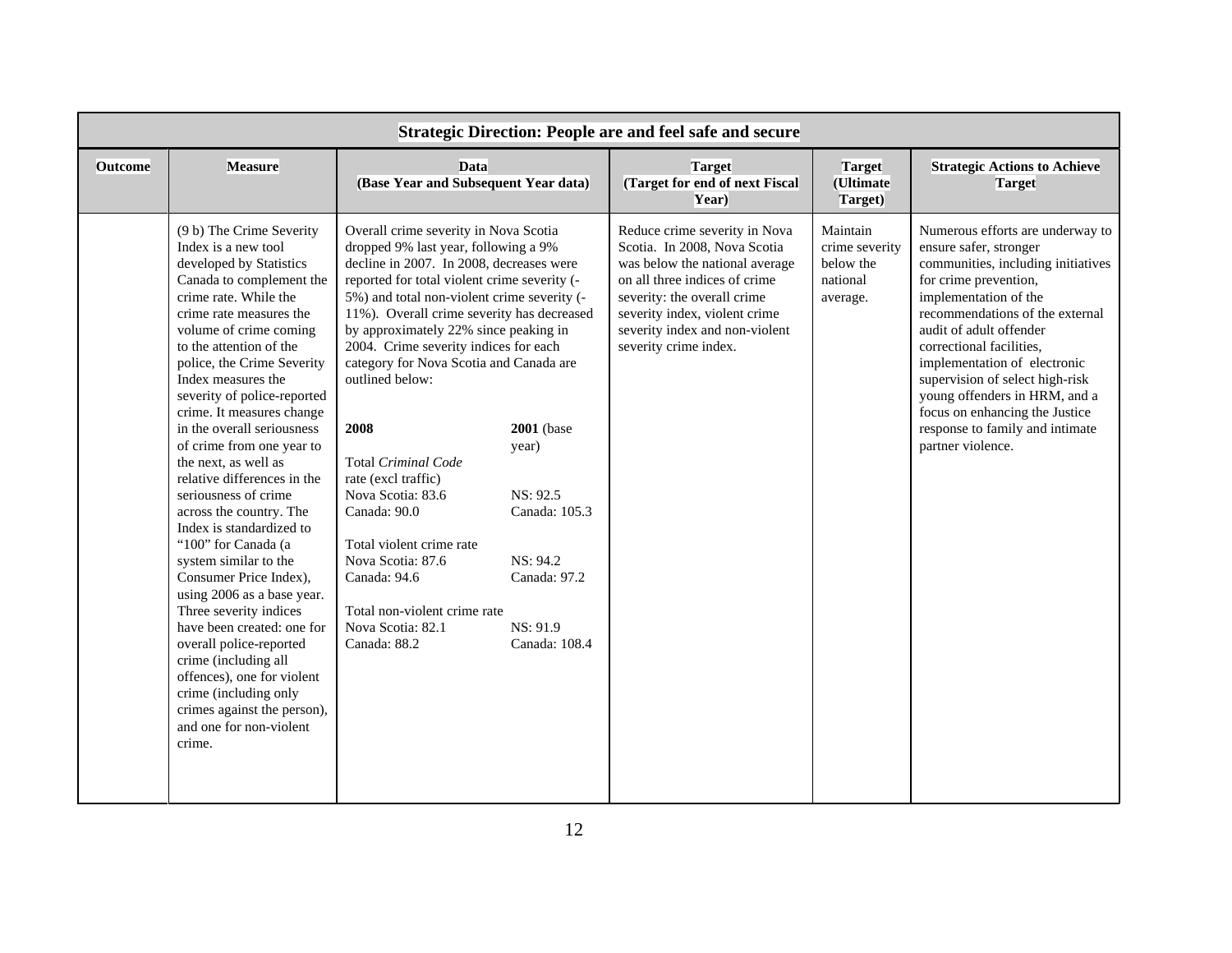| <b>Strategic Direction: People are and feel safe and secure</b> |                            |                                                                                                                                                                                                                                                                                                                                                                                                                                                                                                                                                                                                                                                                                                                  |                                                                                                                                                                      |                                                          |                                                                                                                                                                                                                                                                                                                                                                                                                                                               |                                                                                                                                                                                                                                                                                                                                                                                                                                                                                                                                                                                                                    |
|-----------------------------------------------------------------|----------------------------|------------------------------------------------------------------------------------------------------------------------------------------------------------------------------------------------------------------------------------------------------------------------------------------------------------------------------------------------------------------------------------------------------------------------------------------------------------------------------------------------------------------------------------------------------------------------------------------------------------------------------------------------------------------------------------------------------------------|----------------------------------------------------------------------------------------------------------------------------------------------------------------------|----------------------------------------------------------|---------------------------------------------------------------------------------------------------------------------------------------------------------------------------------------------------------------------------------------------------------------------------------------------------------------------------------------------------------------------------------------------------------------------------------------------------------------|--------------------------------------------------------------------------------------------------------------------------------------------------------------------------------------------------------------------------------------------------------------------------------------------------------------------------------------------------------------------------------------------------------------------------------------------------------------------------------------------------------------------------------------------------------------------------------------------------------------------|
| <b>Outcome</b>                                                  | <b>Measure</b>             | <b>Data</b><br>(Base Year and Subsequent Year data)                                                                                                                                                                                                                                                                                                                                                                                                                                                                                                                                                                                                                                                              |                                                                                                                                                                      | <b>Target</b><br>(Target for end of next Fiscal<br>Year) | <b>Target</b><br>(Ultimate<br>Target)                                                                                                                                                                                                                                                                                                                                                                                                                         | <b>Strategic Actions to Achieve</b><br><b>Target</b>                                                                                                                                                                                                                                                                                                                                                                                                                                                                                                                                                               |
|                                                                 | (9 c) Rate of youth crime. | In 2008, the rate of youth accused of crime<br>declined 7%, the second consecutive annual<br>decline. Youth accused rates in Nova Scotia<br>continue to be higher than the national<br>average for all major crime categories.<br>Youth crime rate figures for Nova Scotia and<br>Canada are outlined below (per 100,000<br>population):<br>2008<br><b>Total Criminal Code</b><br>offences (excl traffic)<br>Nova Scotia: 9,778<br>Canada: 6,454<br>Total crimes of violence<br>Nova Scotia: 2,755<br>Canada: 1,887<br>Total non-violent crimes<br>Nova Scotia: 7,024<br>Canada: 4,567<br><sup>r</sup> revised by Statistics Canada to reflect the<br>new definition of violent crime and non-<br>violent crime. | 2007<br>NS: 10,562 <sup>r</sup><br>Canada: 6,783 <sup>r</sup><br>$NS: 3,040^r$<br>Canada: 1,950 <sup>r</sup><br>NS: 7.522 <sup>r</sup><br>Canada: 4,833 <sup>r</sup> | Reduce youth crime in Nova<br>Scotia.                    | Reduce rates<br>below the<br>national<br>average.<br>Crime rate<br>statistics are<br>influenced by<br>many factors<br>such as<br>reporting by<br>the public to<br>police and<br>police<br>practices.<br>While the<br>target is to<br>reduce crime<br>rates.<br>increased<br>police<br>resources and<br>public<br>confidence<br>could result in<br>more crimes<br>coming to the<br>attention of<br>police, which<br>will impact<br>the official<br>crime rate. | The departments of Community<br>Services, Health, Education,<br>Health Promotion and Protection<br>and Justice are working together<br>to improve services to children,<br>youth and their families. In 2010-<br>2011, Justice will continue to<br>collaborate on the implementation<br>of projects under the child and<br>youth strategy. In addition, the<br>department will continue with its<br>implementation of initiatives for<br>crime prevention, including<br>expansion of the youth bail<br>supervision program and<br>implementation of electronic<br>supervision of select high risk<br>youth in HRM. |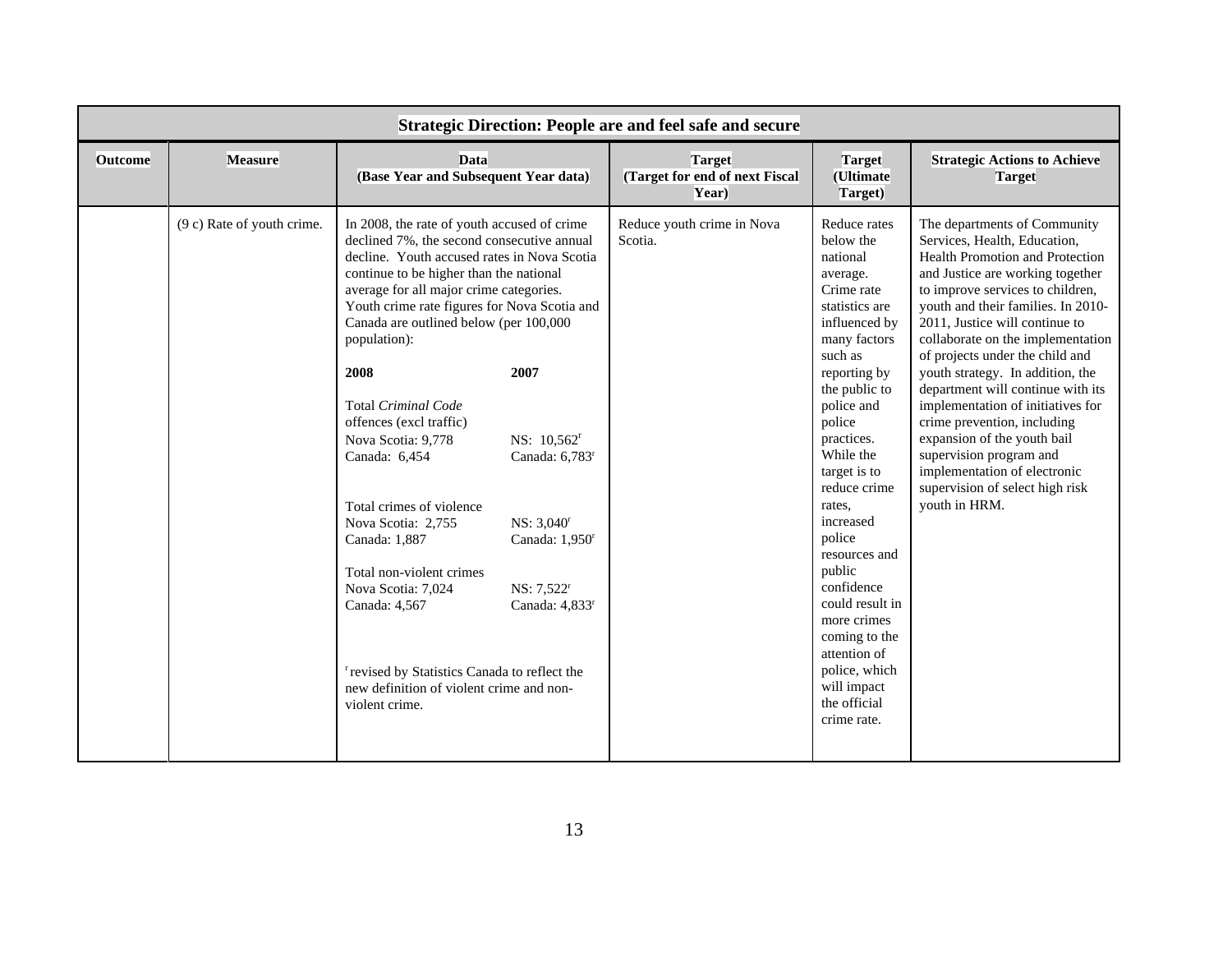|                | <b>Strategic Direction: People are and feel safe and secure</b>                                                  |                                                                                                                                                                                                                                                                                                                                                                                                                                                                                                                                                                                                                                                                                                                                                                                                                                                                                                                                                                                                                        |                                                                                                                                                                     |                                                                                                                                                                                                              |                                                                                                                                                                                                                                                                                                                                                                                                                                                                                                                                                       |  |  |
|----------------|------------------------------------------------------------------------------------------------------------------|------------------------------------------------------------------------------------------------------------------------------------------------------------------------------------------------------------------------------------------------------------------------------------------------------------------------------------------------------------------------------------------------------------------------------------------------------------------------------------------------------------------------------------------------------------------------------------------------------------------------------------------------------------------------------------------------------------------------------------------------------------------------------------------------------------------------------------------------------------------------------------------------------------------------------------------------------------------------------------------------------------------------|---------------------------------------------------------------------------------------------------------------------------------------------------------------------|--------------------------------------------------------------------------------------------------------------------------------------------------------------------------------------------------------------|-------------------------------------------------------------------------------------------------------------------------------------------------------------------------------------------------------------------------------------------------------------------------------------------------------------------------------------------------------------------------------------------------------------------------------------------------------------------------------------------------------------------------------------------------------|--|--|
| <b>Outcome</b> | <b>Measure</b>                                                                                                   | <b>Data</b><br>(Base Year and Subsequent Year data)                                                                                                                                                                                                                                                                                                                                                                                                                                                                                                                                                                                                                                                                                                                                                                                                                                                                                                                                                                    | <b>Target</b><br>(Target for end of next Fiscal<br>Year)                                                                                                            | <b>Target</b><br>(Ultimate<br>Target)                                                                                                                                                                        | <b>Strategic Actions to Achieve</b><br><b>Target</b>                                                                                                                                                                                                                                                                                                                                                                                                                                                                                                  |  |  |
|                | (10) Public perception of<br>safety in the home.<br>(11) Public perception of<br>safety in the<br>neighbourhood. | The Atlantic Quarterly Survey, conducted<br>annually since Spring 2005 (base year),<br>provides an indication of the public's<br>perception of safety in the home. The<br>percentage of Nova Scotians who feel safe in<br>their in their homes when home alone at<br>night increased between 2005 and 2009.<br>Overall results follow:<br>2005<br>2009<br>(base year)<br>Not at all worried<br>49%<br>54%<br>27%<br>32%<br>Not very worried<br>12%<br>Somewhat worried<br>21%<br>Very worried<br>2%<br>2%<br>The Atlantic Quarterly Survey, conducted<br>annually since Spring 2005 (base year),<br>provides an indication of the public's<br>perception of safety in the neighbourhood.<br>The percentage of Nova Scotians who feel<br>safe in their neighbourhoods when walking<br>alone after dark is stable in 2009 compared<br>with 2005. Overall results follow:<br>2005<br>2009<br>(base year)<br>Feel very/reasonably safe<br>74%<br>75%<br>Feel somewhat unsafe<br>13%<br>14%<br>Feel very unsafe<br>4%<br>5% | The target is to<br>maintain/increase perceptions of<br>safety in the home.<br>The target is to<br>maintain/increase perceptions of<br>safety in the neighbourhood. | Maximize the<br>number of<br>people who<br>indicate they<br>feel safe at<br>home at night.<br>Maximize the<br>number of<br>people who<br>indicate they<br>feel safe<br>while walking<br>alone after<br>dark. | Numerous initiatives outlined in<br>this plan are underway to ensure<br>safer, stronger communities.<br>Many of them will see even<br>closer cooperation between our<br>justice partners and the larger<br>social systems in both responding<br>to crime and the conditions that<br>create crime. The combination of<br>these efforts with our crime<br>prevention multi-media campaign<br>in 2010-2011 should not only<br>increase public safety, but also<br>help Nova Scotians to feel safer<br>in their homes, neighbourhoods<br>and communities. |  |  |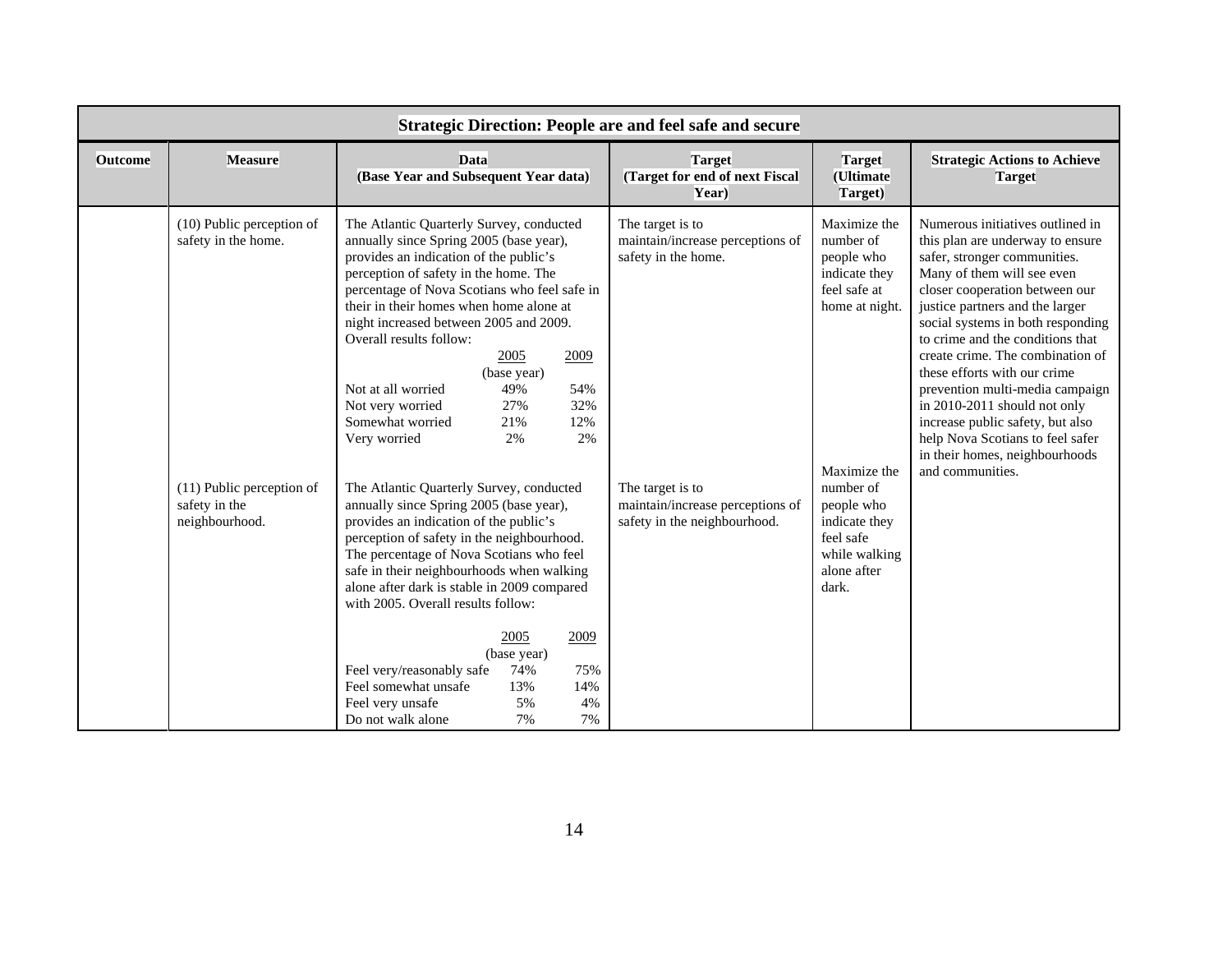|                | <b>Strategic Direction: People are and feel safe and secure</b>                                                                                                                                                                                                                                                                                                                                                                                                                                                                                                                                                                                                                                            |                                                                                                                                                                                                                                                                                                                                                                                                                                                  |                                                                     |                                       |                                                                                                            |  |  |  |
|----------------|------------------------------------------------------------------------------------------------------------------------------------------------------------------------------------------------------------------------------------------------------------------------------------------------------------------------------------------------------------------------------------------------------------------------------------------------------------------------------------------------------------------------------------------------------------------------------------------------------------------------------------------------------------------------------------------------------------|--------------------------------------------------------------------------------------------------------------------------------------------------------------------------------------------------------------------------------------------------------------------------------------------------------------------------------------------------------------------------------------------------------------------------------------------------|---------------------------------------------------------------------|---------------------------------------|------------------------------------------------------------------------------------------------------------|--|--|--|
| <b>Outcome</b> | <b>Measure</b>                                                                                                                                                                                                                                                                                                                                                                                                                                                                                                                                                                                                                                                                                             | <b>Data</b><br>(Base Year and Subsequent Year data)                                                                                                                                                                                                                                                                                                                                                                                              | <b>Target</b><br>(Target for end of next Fiscal<br>Year)            | <b>Target</b><br>(Ultimate<br>Target) | <b>Strategic Actions to Achieve</b><br><b>Target</b>                                                       |  |  |  |
|                | (12) Major incidents<br>within correctional<br>facilities.<br>'Major incidents' has been<br>defined as follows:<br>a) purposeful damage to<br>property in excess of<br>\$5,000;<br>b) an unnatural death;<br>c) an aggravated assault<br>committed by an offender<br>against another person<br>resulting in a hospital<br>admission; or<br>d) a disturbance of four or<br>more offenders, over a<br>protracted period of 60<br>minutes or longer, and a)<br>necessitating the hold or<br>call back of staff, with an<br>expenditure of more than<br>\$1000, or b) exceeding the<br>resource capacity of the<br>facility, requiring<br>emergency police services<br>to respond to the<br>identified threat. | Five major incidents in a correctional facility<br>were reported in 2008-2009 (one incident<br>was reported in 2005-2006 (base year)). In<br>2008-2009, the Central Nova Scotia<br>Correctional Facility reported one unnatural<br>death and four assaults by an offender<br>against another offender that required<br>hospitalization.<br>Incidents<br>Year<br>2005-06 (base year)<br>2006-07<br>6<br>$\mathfrak{Z}$<br>2007-08<br>5<br>2008-09 | Our goal is to have no major<br>incidents in any of our facilities. | No major<br>incidents.                | Ongoing efforts to enhance<br>facilities design and operation,<br>staff training and offender<br>supports. |  |  |  |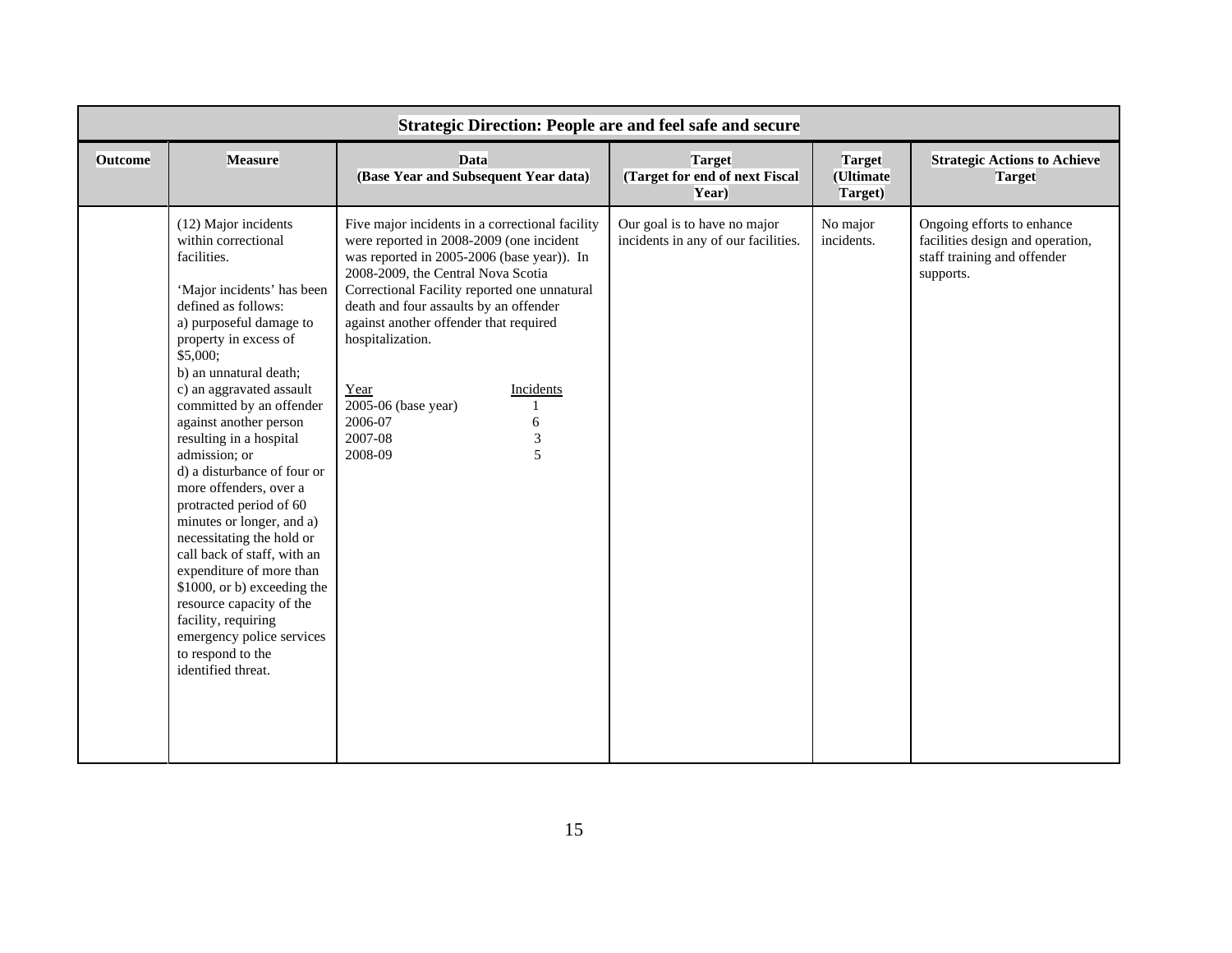|                |                                                                                                                                                                                                                                                                                                                                                                                                                                                                                                                                                                                                                                                          | <b>Strategic Direction: People are and feel safe and secure</b>                                                                              |                                                                                  |                                        |                                                                                       |
|----------------|----------------------------------------------------------------------------------------------------------------------------------------------------------------------------------------------------------------------------------------------------------------------------------------------------------------------------------------------------------------------------------------------------------------------------------------------------------------------------------------------------------------------------------------------------------------------------------------------------------------------------------------------------------|----------------------------------------------------------------------------------------------------------------------------------------------|----------------------------------------------------------------------------------|----------------------------------------|---------------------------------------------------------------------------------------|
| <b>Outcome</b> | <b>Measure</b>                                                                                                                                                                                                                                                                                                                                                                                                                                                                                                                                                                                                                                           | <b>Data</b><br>(Base Year and Subsequent Year data)                                                                                          | <b>Target</b><br>(Target for end of next Fiscal<br>Year)                         | <b>Target</b><br>(Ultimate<br>Target)  | <b>Strategic Actions to Achieve</b><br><b>Target</b>                                  |
|                | (13 a) This measure tracks<br><b>Correctional Services</b><br>information on the<br>number of:<br>a) escapes from<br>correctional facilities;<br>b) escapes from<br>correctional facility staff<br>while being escorted in<br>the community, eg. to and<br>from a doctor's<br>appointment; and<br>c) wrongful or improper<br>releases from a<br>correctional facility, ie.<br>errors by correctional<br>facility staff resulting in<br>the release of an offender<br>from custody due to a<br>misinterpretation of a<br>warrant or as a result of<br>warrants not being<br>forwarded to the facility<br>prior to the offender's<br>release from custody. | Escapes from facilities/staff:<br>2004-2005: 6 (base year)<br>2008-2009: 2<br>Wrongful releases:<br>2007-2008: 7 (base year)<br>2008-2009: 4 | Our goal is to have no escapes<br>or wrongful releases in any of<br>these areas. | No escapes or<br>wrongful<br>releases. | Ongoing efforts to enhance<br>facilities design and operation,<br>and staff training. |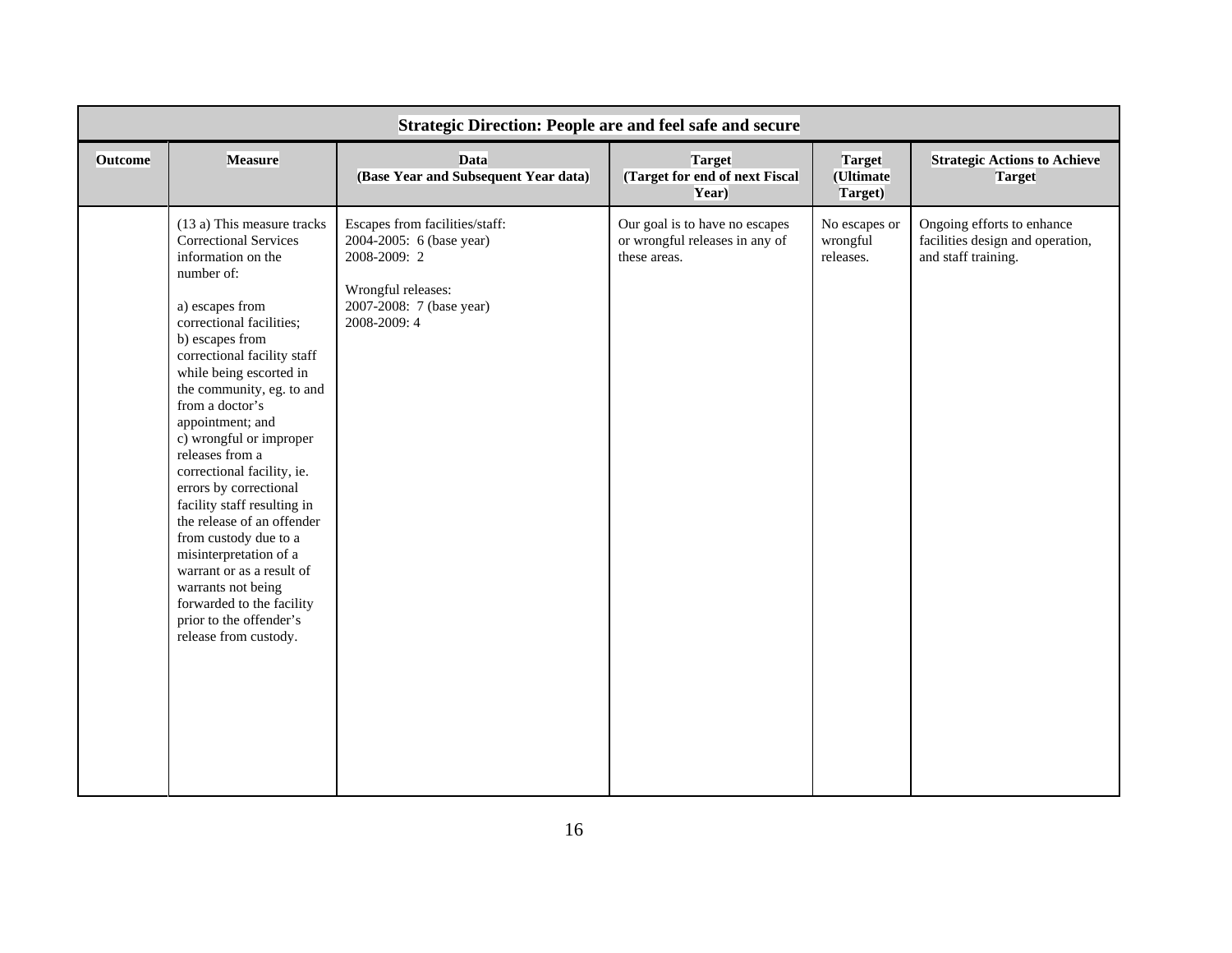|                | <b>Strategic Direction: People are and feel safe and secure</b>                                                                                                                                                                                                                                                                                                                                                                                                                                                                                                                                                                                                                                       |                                                                             |                                                                                  |                                        |                                                                                                                                                                                                                                                                        |  |  |  |
|----------------|-------------------------------------------------------------------------------------------------------------------------------------------------------------------------------------------------------------------------------------------------------------------------------------------------------------------------------------------------------------------------------------------------------------------------------------------------------------------------------------------------------------------------------------------------------------------------------------------------------------------------------------------------------------------------------------------------------|-----------------------------------------------------------------------------|----------------------------------------------------------------------------------|----------------------------------------|------------------------------------------------------------------------------------------------------------------------------------------------------------------------------------------------------------------------------------------------------------------------|--|--|--|
| <b>Outcome</b> | <b>Measure</b>                                                                                                                                                                                                                                                                                                                                                                                                                                                                                                                                                                                                                                                                                        | <b>Data</b><br>(Base Year and Subsequent Year data)                         | <b>Target</b><br>(Target for end of next Fiscal<br>Year)                         | <b>Target</b><br>(Ultimate<br>Target)  | <b>Strategic Actions to Achieve</b><br><b>Target</b>                                                                                                                                                                                                                   |  |  |  |
|                | (13 b) This measure<br>tracks Sheriffs<br>Services information<br>on the number of:<br>a) escapes from courts;<br>b) escapes from<br>Sheriffs Services staff<br>while the offender is<br>being transported, eg.<br>between court and a<br>correctional facility or<br>between police<br>custody and ca<br>correctional facility;<br>and<br>c) wrongful or<br>improper releases<br>from Sheriffs Services<br>staff custody, ie. errors<br>by court staff or<br>sheriffs resulting in the<br>release of an offender<br>from custody due to a<br>misinterpretation of a<br>warrant or as a result<br>of warrants not being<br>forwarded to the court<br>prior to the offender's<br>release from custody. | Escapes from sheriffs' custody:<br>2004-2005: 0 (base year)<br>2008-2009: 2 | Our goal is to have no escapes<br>or wrongful releases in any of<br>these areas. | No escapes or<br>wrongful<br>releases. | Efforts that will be made in 2009-<br>2010 to improve security to<br>include use of force training,<br>Sheriff escort training, high-<br>security leg irons and handcuffs, a<br>review of the prisoner transport<br>study, and exploring renovations<br>to facilities. |  |  |  |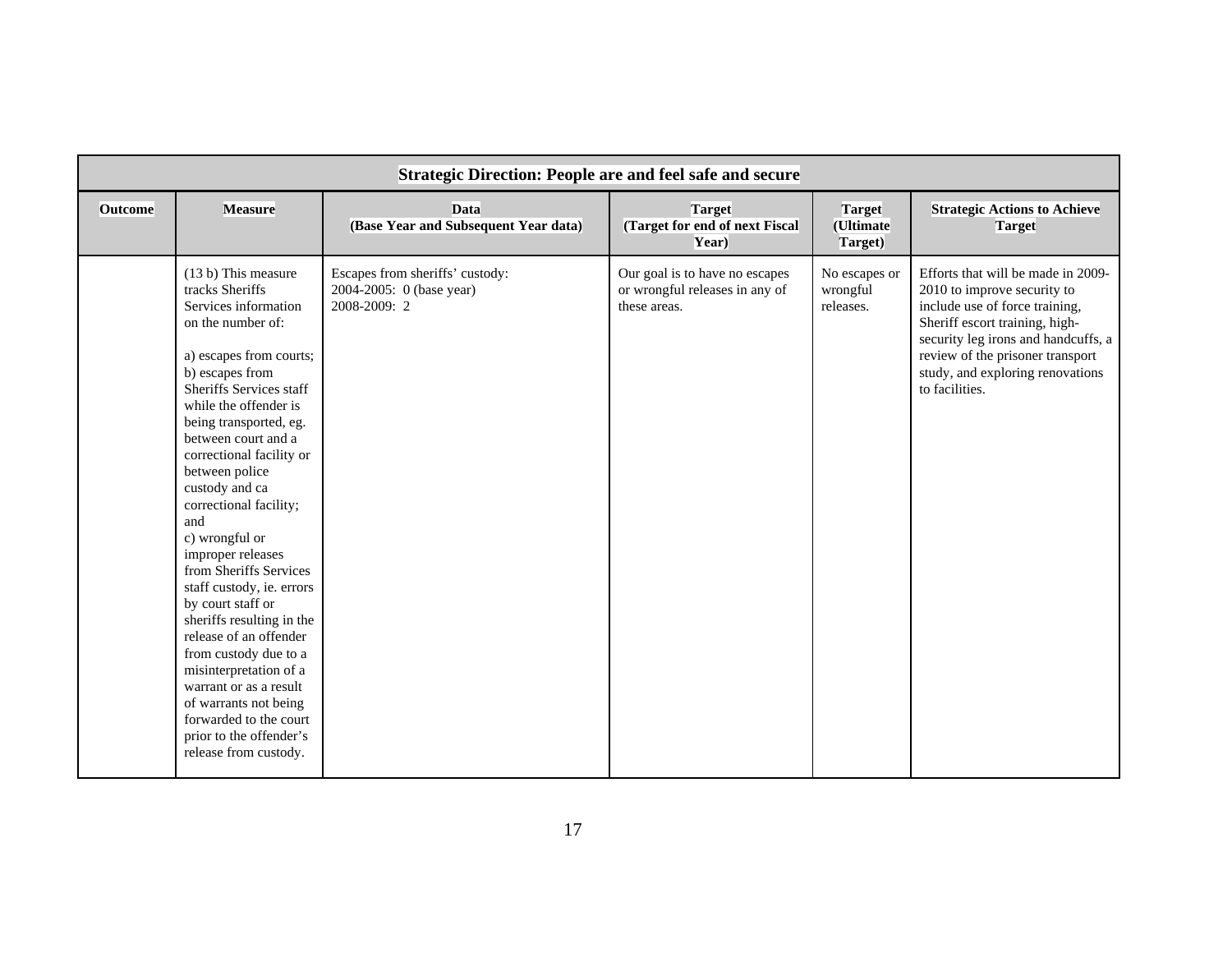|                            | <b>Strategic Direction: People Make Constructive Choices</b>                               |                                                                                                                                                                                                                                                                                                                                                                                                                                                                                                                   |                             |                                                                 |                                                                                                                                                                                                                                                                                                                                                                                                                                                                                                           |                                                                                                                                                                                              |                                                                                     |  |  |
|----------------------------|--------------------------------------------------------------------------------------------|-------------------------------------------------------------------------------------------------------------------------------------------------------------------------------------------------------------------------------------------------------------------------------------------------------------------------------------------------------------------------------------------------------------------------------------------------------------------------------------------------------------------|-----------------------------|-----------------------------------------------------------------|-----------------------------------------------------------------------------------------------------------------------------------------------------------------------------------------------------------------------------------------------------------------------------------------------------------------------------------------------------------------------------------------------------------------------------------------------------------------------------------------------------------|----------------------------------------------------------------------------------------------------------------------------------------------------------------------------------------------|-------------------------------------------------------------------------------------|--|--|
| <b>Outcome</b>             | <b>Measure</b>                                                                             | <b>Data</b><br>(Base Year and Subsequent Year data)                                                                                                                                                                                                                                                                                                                                                                                                                                                               |                             | <b>Target</b><br>(Target for end of next<br><b>Fiscal Year)</b> | <b>Target</b><br>(Ultimate)<br>Target)                                                                                                                                                                                                                                                                                                                                                                                                                                                                    | <b>Strategic Actions to Achieve</b><br><b>Target</b>                                                                                                                                         |                                                                                     |  |  |
| Offender<br>accountability | (14) Conditional<br>sentence breaches are<br>an indicator of<br>offender<br>accountability | Conditional Sentence Orders (CSO)<br><b>Breached</b><br>CSOs<br>CSO <sub>s</sub> Breached<br>CSO <sub>s</sub> Terminated<br>Conditional sentence breaches can result in<br>termination, meaning the balance of the sentence<br>is served in a custodial facility. It is important to<br>note that one person can receive more than one<br>order and one order can be breached many times.<br>Both breaches and terminations may be related to<br>an order issued by the court that year or in a<br>previous year. | 2008-09<br>814<br>175<br>79 | 2005-06<br>(base year)<br>802<br>238<br>110                     | The identification of an<br>appropriate target for<br>conditional sentence breaches<br>is under review. The number<br>of breaches is a function of a<br>variety of factors including:<br>the number of orders in effect<br>in any given year (which is<br>not the same as the number of<br>new orders issued during that<br>year), the enforcement tools<br>used by staff, e.g. electronic<br>supervision, and the choices<br>made by offenders to comply<br>with the conditions ordered by<br>the court. | The target is<br>to increase<br>offender<br>accounta-<br>bility.<br>Initiatives<br>such as<br>electronic<br>supervision<br>may actually<br>lead to an<br>increase in<br>reported<br>breaches | Once the target review is<br>complete, strategic actions can<br>then be identified. |  |  |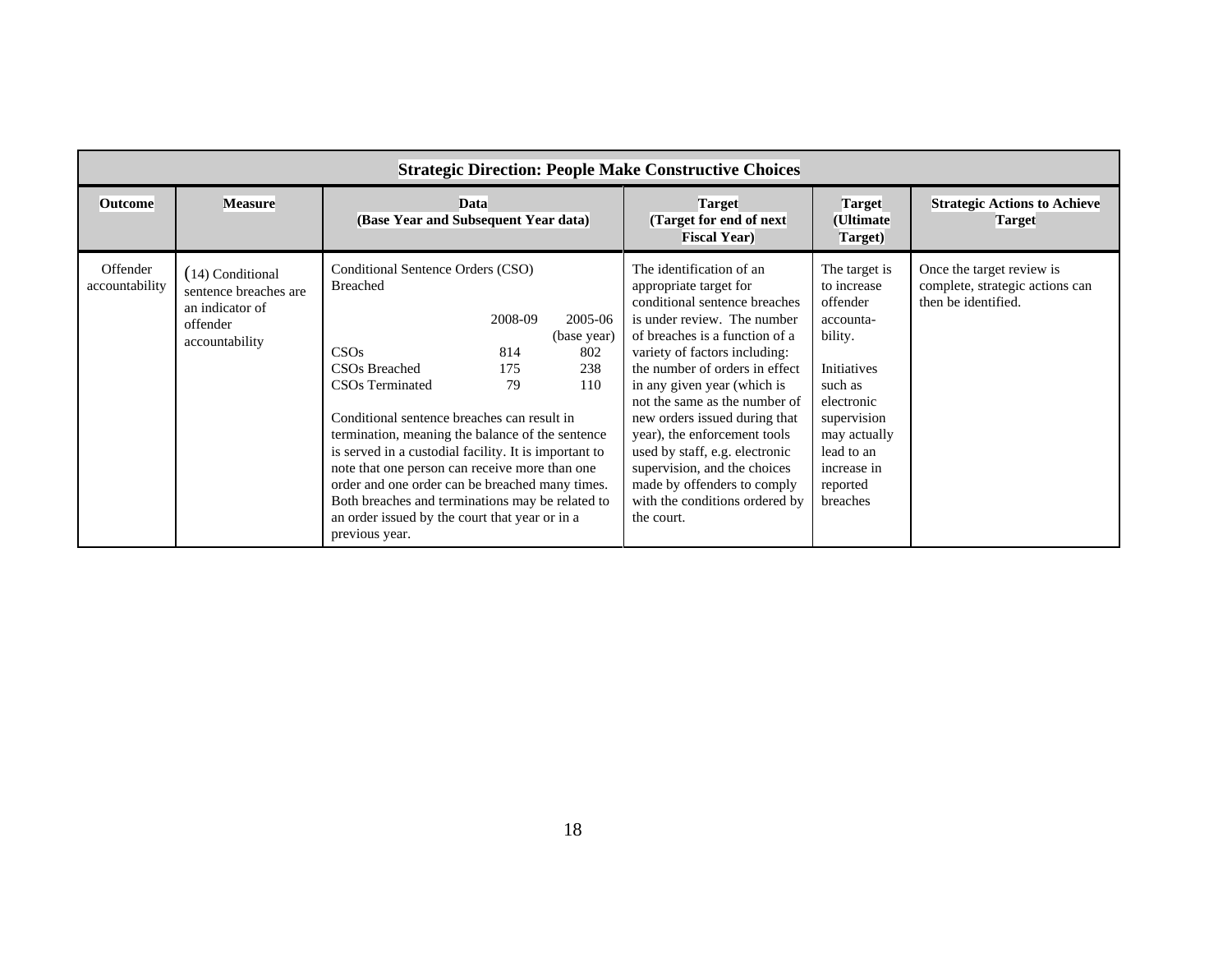|                | <b>Strategic Direction: People Make Constructive Choices</b>                  |                                                                                                                                                                                                                                                                                                                                                                                                                                                 |                                           |                                                          |                                                                                                                                                                                                                                                                                                                                                                                                        |                                            |                                                            |  |  |
|----------------|-------------------------------------------------------------------------------|-------------------------------------------------------------------------------------------------------------------------------------------------------------------------------------------------------------------------------------------------------------------------------------------------------------------------------------------------------------------------------------------------------------------------------------------------|-------------------------------------------|----------------------------------------------------------|--------------------------------------------------------------------------------------------------------------------------------------------------------------------------------------------------------------------------------------------------------------------------------------------------------------------------------------------------------------------------------------------------------|--------------------------------------------|------------------------------------------------------------|--|--|
| <b>Outcome</b> | <b>Measure</b>                                                                | Data<br>(Base Year and Subsequent Year data)                                                                                                                                                                                                                                                                                                                                                                                                    |                                           | <b>Target</b><br>(Target for end of next Fiscal<br>Year) | <b>Target</b><br>(Ultimate<br>Target)                                                                                                                                                                                                                                                                                                                                                                  | <b>Strategic Actions to Achieve Target</b> |                                                            |  |  |
|                | (15) Probation<br>breaches are an<br>indicator of offender<br>accountability. | <b>Probation Orders Breached</b><br><b>ADULTS</b><br><b>Probation Orders</b><br>Charges Laid for Breach<br><b>YOUTH</b><br><b>Probation Orders</b><br>Charges Laid for Breach<br>These charges can be laid by Correctional Services<br>staff or police agencies. It is important to note that<br>one probation order can be breached many times.<br>Breaches may be related to an order issued by the<br>court that year or in a previous year. | 2008-09<br>4,499<br>1,975<br>739<br>1,077 | 2005-06<br>(base year)<br>3,889<br>866<br>639<br>269     | The identification of an<br>appropriate target for probation<br>breaches is under review. The<br>number of breaches is a function<br>of a variety of factors including:<br>the number in effect in any given<br>year (which is not<br>the same as the number of new<br>orders issued during that year),<br>and the choices made by<br>offenders to comply with the<br>conditions ordered by the court. | Target has not<br>been set.                | Strategic actions can be assigned when<br>a target is set. |  |  |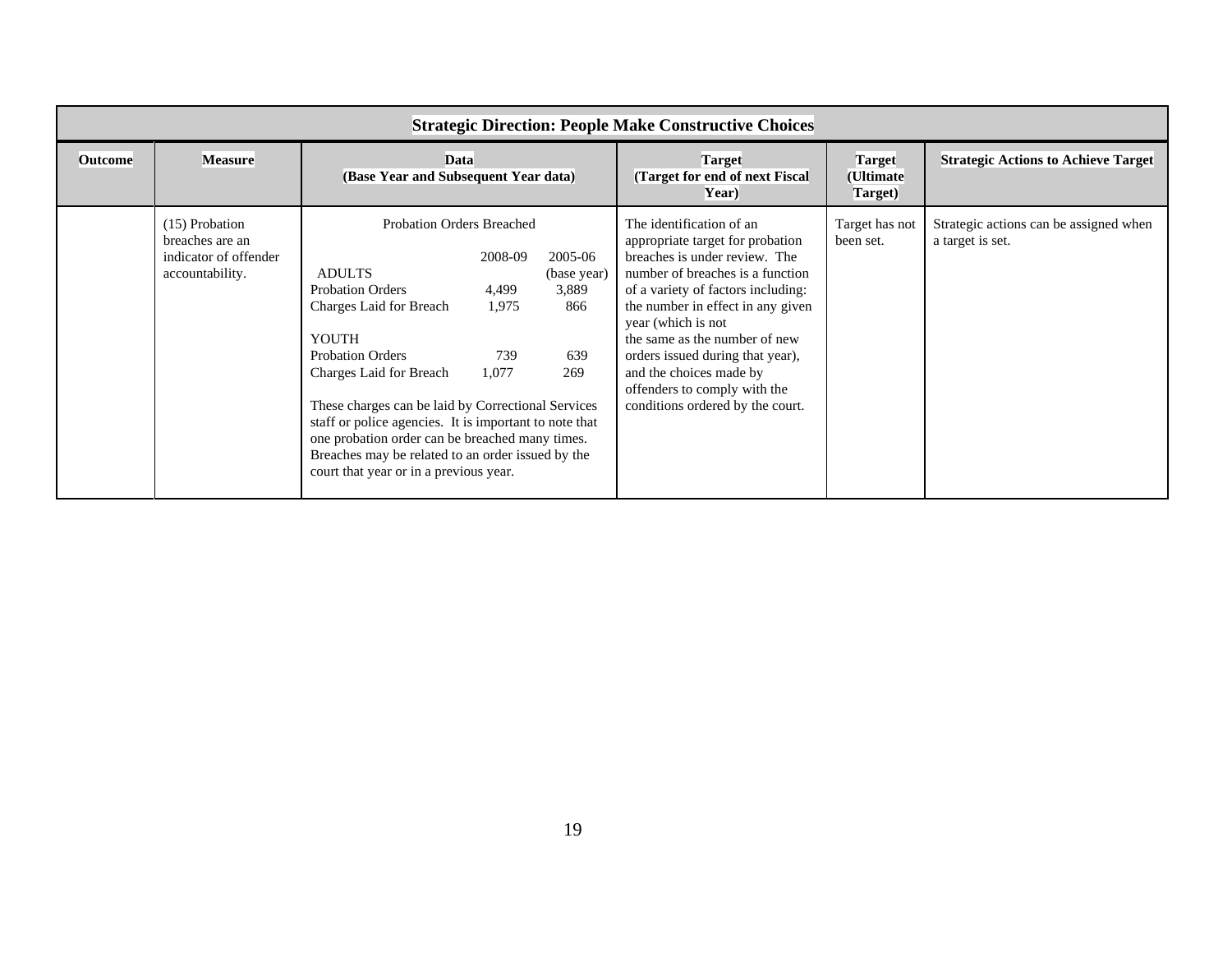|                                                                        |                                                                         |                                                                                                                                                                                                                                                                                                                                                                                                                                                                                                                                                                                                                                                                                                                                                                                  |                                                                                            | <b>Strategic Direction: People Make Constructive Choices</b>                                                                                                                                                                                                               |                                                                       |                                                                                                                                                                                                                                                                                                                                                                                                                                                                                                                                                                                                                                  |
|------------------------------------------------------------------------|-------------------------------------------------------------------------|----------------------------------------------------------------------------------------------------------------------------------------------------------------------------------------------------------------------------------------------------------------------------------------------------------------------------------------------------------------------------------------------------------------------------------------------------------------------------------------------------------------------------------------------------------------------------------------------------------------------------------------------------------------------------------------------------------------------------------------------------------------------------------|--------------------------------------------------------------------------------------------|----------------------------------------------------------------------------------------------------------------------------------------------------------------------------------------------------------------------------------------------------------------------------|-----------------------------------------------------------------------|----------------------------------------------------------------------------------------------------------------------------------------------------------------------------------------------------------------------------------------------------------------------------------------------------------------------------------------------------------------------------------------------------------------------------------------------------------------------------------------------------------------------------------------------------------------------------------------------------------------------------------|
| <b>Outcome</b>                                                         | <b>Measure</b>                                                          | <b>Data</b><br>(Base Year and Subsequent Year data)                                                                                                                                                                                                                                                                                                                                                                                                                                                                                                                                                                                                                                                                                                                              |                                                                                            | <b>Target</b><br>(Target for end of next Fiscal<br>Year)                                                                                                                                                                                                                   | <b>Target</b><br>(Ultimate<br>Target)                                 | <b>Strategic Actions to Achieve Target</b>                                                                                                                                                                                                                                                                                                                                                                                                                                                                                                                                                                                       |
| Reduction in<br>youth and<br>adults who re-<br>offend<br>(recidivism). | $(16)$ Percent of<br>incarcerated adult<br>offenders who re-<br>offend. | Coming to an accurate and appropriate definition of<br>recidivism is complex. Staff continue to participate<br>in a recidivism working group with Statistics<br>Canada, which is working to develop an acceptable<br>definition of recidivism. As part of the crime<br>prevention and reduction strategy, Nova Scotia has<br>committed to working on the development of<br>benchmark data on recidivism, which would include<br>the development of a definition of recidivism, as<br>well as determining the various sources of<br>recidivism data in the province and whether there<br>are additional measures.<br>Persons Admitted<br>Year<br>2003-04 (base year)<br>1.690<br>2004-05<br>1,778<br>2005-06<br>1,694<br>2006-07<br>1,920<br>2007-08<br>2,102<br>2008-09<br>1,693 | % with at least<br>one previous<br>incarceration<br>68%<br>60%<br>61%<br>59%<br>62%<br>69% | To continue with the development<br>of benchmark data on recidivism<br>in Nova Scotia. We will be<br>refining the benchmark data we<br>have developed for youth court<br>and restorative justice, and<br>focusing on the development of<br>benchmark data for corrections. | To define<br>recidivism in<br>keeping with<br>a national<br>standard. | We will continue to implement our<br>project plan to produce<br>benchmark recidivism statistics, by<br>refining the benchmark data now<br>developed for youth court and<br>restorative justice and developing<br>benchmark data for corrections. We<br>will also continue reintegration<br>programming and<br>planning through the Correctional<br>Services Division, and continue<br>collaborating with other<br>government departments on<br>implementing projects<br>under the child and youth strategy (led<br>by the Department<br>of Community Services), as well as<br>implementation of crime prevention<br>initiatives. |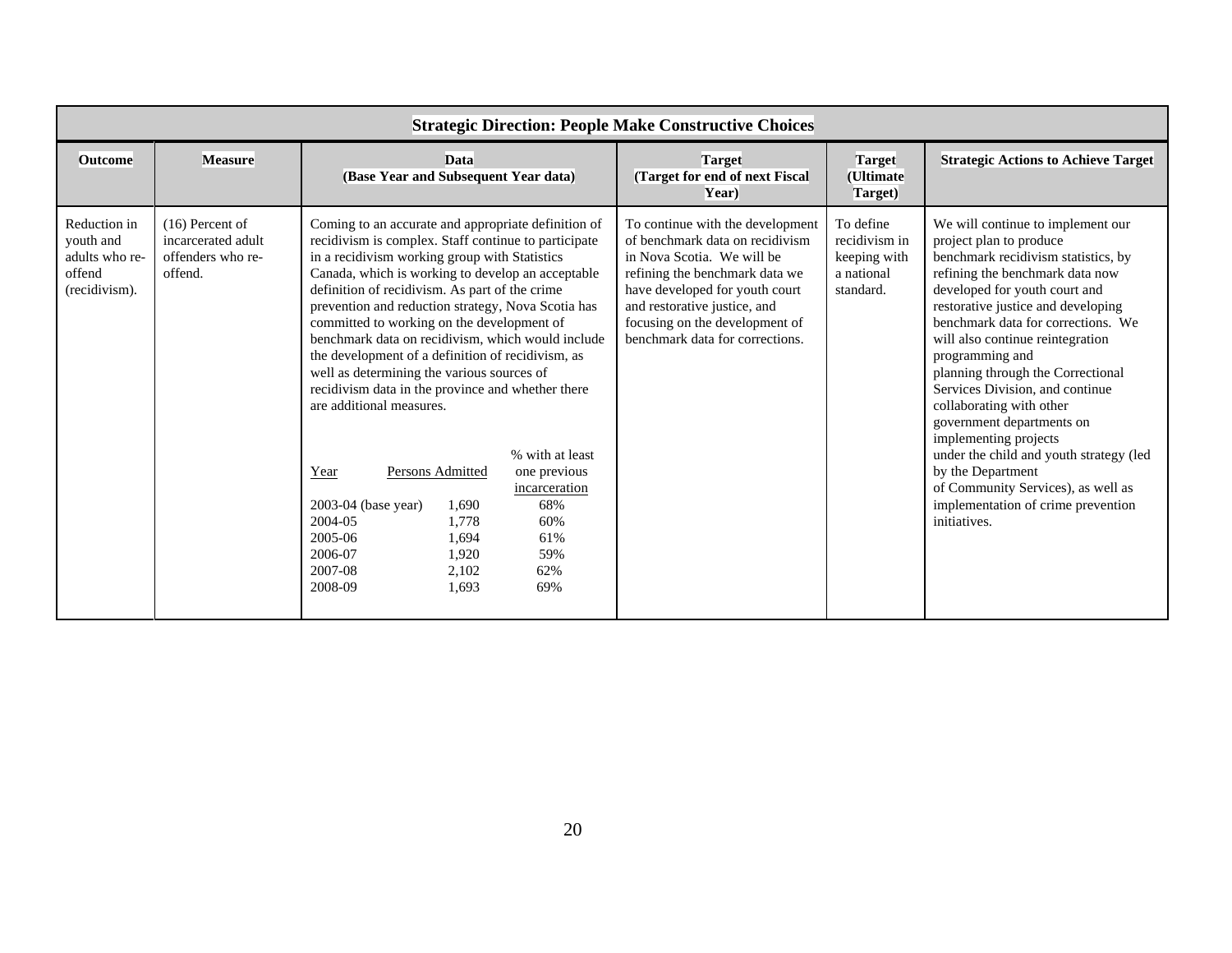|                                                                         |                                                                                      | <b>Strategic Direction: People Make Constructive Choices</b>                                                                                                                                                                                                                                                                                                                                                                                                                                                                                                                                                                                                                                                                                                                                                                                                       |                                                                                                                                                                                                                                                                             |                                                                       |                                                                                                                                                                                                                                                                                                                                                                                                                                                                                                                                                                                                                                  |
|-------------------------------------------------------------------------|--------------------------------------------------------------------------------------|--------------------------------------------------------------------------------------------------------------------------------------------------------------------------------------------------------------------------------------------------------------------------------------------------------------------------------------------------------------------------------------------------------------------------------------------------------------------------------------------------------------------------------------------------------------------------------------------------------------------------------------------------------------------------------------------------------------------------------------------------------------------------------------------------------------------------------------------------------------------|-----------------------------------------------------------------------------------------------------------------------------------------------------------------------------------------------------------------------------------------------------------------------------|-----------------------------------------------------------------------|----------------------------------------------------------------------------------------------------------------------------------------------------------------------------------------------------------------------------------------------------------------------------------------------------------------------------------------------------------------------------------------------------------------------------------------------------------------------------------------------------------------------------------------------------------------------------------------------------------------------------------|
| <b>Outcome</b>                                                          | <b>Measure</b>                                                                       | <b>Data</b><br>(Base Year and Subsequent Year data)                                                                                                                                                                                                                                                                                                                                                                                                                                                                                                                                                                                                                                                                                                                                                                                                                | <b>Target</b><br>(Target for end of next Fiscal<br>Year)                                                                                                                                                                                                                    | <b>Target</b><br>(Ultimate<br>Target)                                 | <b>Strategic Actions to Achieve Target</b>                                                                                                                                                                                                                                                                                                                                                                                                                                                                                                                                                                                       |
|                                                                         | $(17)$ Percent of<br>incarcerated young<br>offenders who re-<br>offend               | Coming to an accurate and appropriate definition of<br>recidivism is complex. Staff continue to participate<br>in a recidivism working group with Statistics<br>Canada, which is working to develop an acceptable<br>definition of recidivism. As part of the crime<br>prevention and reduction strategy, Nova Scotia has<br>committed to working on the development of<br>benchmark data on recidivism, which would include<br>the development of a definition of recidivism, as<br>well as determining the various sources of<br>recidivism data in the province and whether there<br>are additional measures.<br>% with at least<br>Persons Admitted<br>one previous<br>Year<br>incarceration<br>2003-04 (base year)<br>58%<br>125<br>2004-05<br>103<br>67%<br>2005-06<br>146<br>65%<br>2006-07<br>153<br>64%<br>2007-08<br>122<br>61%<br>130<br>2008-09<br>63% | To continue with the development<br>of benchmark data on recidivism<br>in Nova Scotia. We will be<br>refining the benchmark data we<br>have developed for youth court<br>and restorative justice, and<br>focusing on the development of<br>benchmark data for corrections.n | To define<br>recidivism in<br>keeping with<br>a national<br>standard. | We will continue to implement our<br>project plan to produce<br>benchmark recidivism statistics, by<br>refining the benchmark data now<br>developed for youth court and<br>restorative justice and developing<br>benchmark data for corrections. We<br>will also continue reintegration<br>programming and<br>planning through the Correctional<br>Services Division, and continue<br>collaborating with other<br>government departments on<br>implementing projects<br>under the child and youth strategy (led<br>by the Department<br>of Community Services), as well as<br>implementation of crime prevention<br>initiatives. |
| Effective use<br>of alternative<br>dispute<br>resolution<br>mechanisms. | (18) Percent of family<br>cases that reach<br>consent order through<br>conciliation. | The department's Court Services Division is<br>currently working to accurately capture this data.<br>Once a data capture system is established, the<br>department will report on this measure. A consent<br>order is any order issued by the court that has been<br>mutually agreed to by the two parties without an<br>actual court hearing. It is an indicator of the<br>effective use of alternative dispute resolution<br>mechanisms.                                                                                                                                                                                                                                                                                                                                                                                                                          | The identification of an<br>appropriate target is still under<br>review by the department, as<br>there is a wide variety of reasons<br>why family cases may not reach<br>resolution.                                                                                        | Once the<br>target review<br>is complete, a<br>target will be<br>set. | We will be developing and introducing<br>enhanced data collection for the<br>conciliation process in Family Division.<br>We will also continue to develop<br>support and educational opportunities<br>for clients to inform their decision<br>making and encourage constructive<br>choices.                                                                                                                                                                                                                                                                                                                                      |